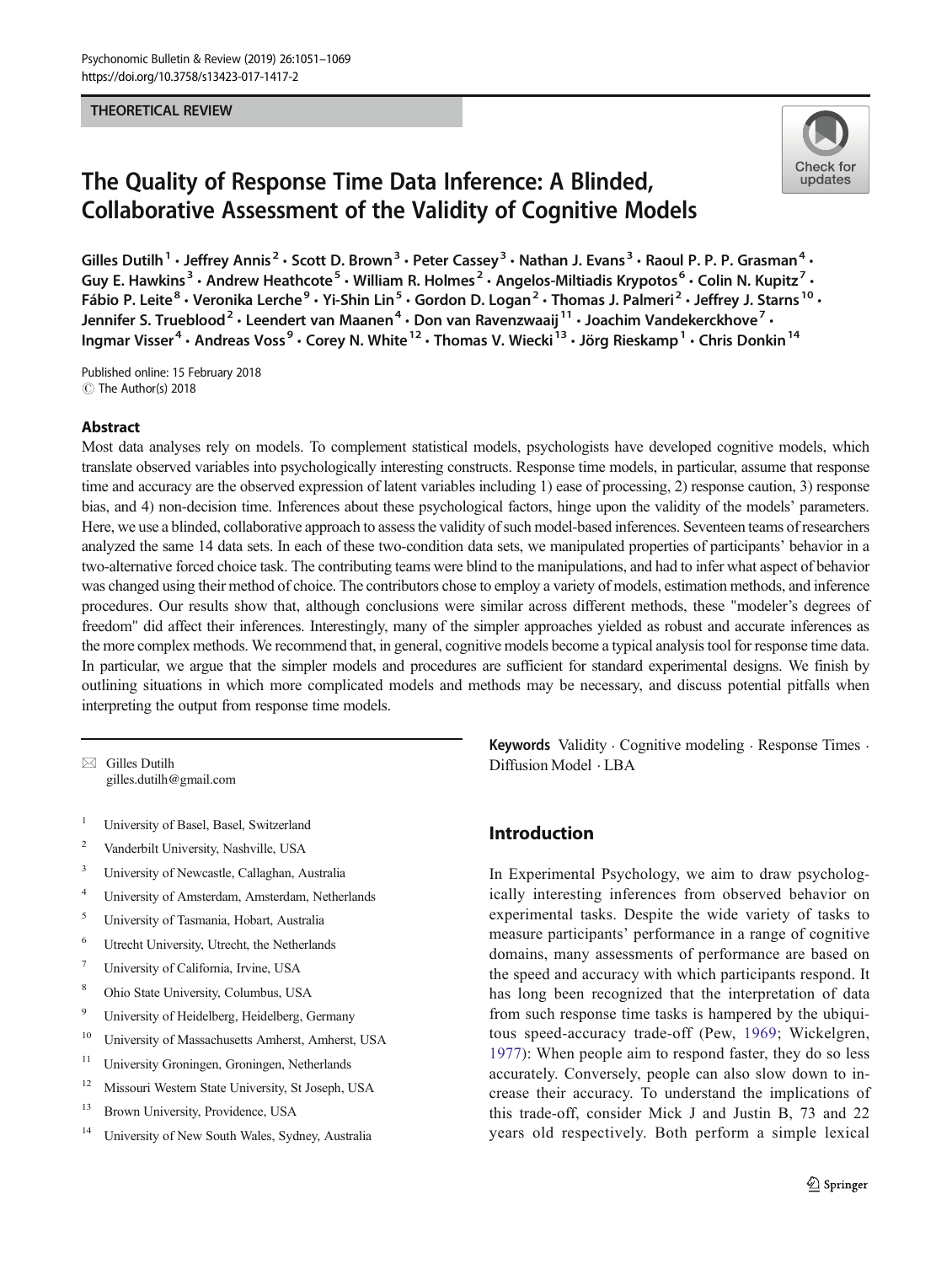decision task, where they press as quickly as possible one of two response buttons to indicate whether a string of letters represents a valid word. Now, averaged over many such lexical decisions, Justin turns out to be much quicker than Mick, but Mick has a slightly higher percentage of correct responses. What conclusions should we draw from these results? Is the younger person better at lexical decisions? Is the elderly person more conservative, or maybe just physically slower to press buttons?

To answer such questions, cognitive models have been developed that provide a better understanding of the behavior of participants in response time tasks. These cognitive models are now often used as a measurement tool, translating the speed and accuracy of responses into the latent psychological factors of interest, such as participants' ability, response bias and the caution with which they respond. In this article, we aim to study the validity of the inferences drawn from cognitive models of response time data. We do so by having 17 teams of response time experts analyze the same 14 real data sets, while being blinded to the manipulations, with the method of their choosing.

In what follows, we begin by introducing the principle of cognitive modeling. Then, we focus on the class of cognitive models most relevant for response time data analysis: evidence-accumulation models. We argue that the validity of inferences from cognitive models are threatened by a host of issues, including those that plague all types of statistical analysis. We then present our collaborative project that we set up to test the validity of the inferences that are drawn using cognitive models for response time data.

### Cognitive Models

The story of Mick J and Justin B is a simple example of the difficulty of a direct interpretation of the observed dependent variables as a measure of performance - being faster or more accurate at a task does not necessarily indicate superior performance. Arguably, ability affects observed data through an intricate series of psychological processes. Cognitive models were developed to provide an explicit account of such psychological processes. A cognitive model is a formalized theory that is intended to mimic the cognitive processes that give rise to the observed behavioral data. Such a formalization often describes a sequence of cognitive steps that are supposedly performed by a participant when performing a task. The precise formalization allows researchers to derive fine-grained predictions about the data that are observed when participants perform tasks that require the targeted cognitive process. Armed with a cognitive model, a researcher can reverseengineer latent variables of interest from the observed data. For example, she may draw conclusions about participants' ability from the speed and accuracy of responses.

Perhaps the most-used formal cognitive model of human behavior is signal detection theory (Swets, [2014\)](#page-18-0). Signal detection theory is a mathematical model for the decision over whether a stimulus contains a signal or not. The model is popular because it allows the user to interpret observed responses - the probability of detecting a signal when present and when absent - in terms of psychologically-interesting latent variables, such as the ability to discriminate signal from noise, and the observer's bias when responding. Similarly, the cognitive models that are the focus of this study, evidence-accumulation models, are used to translate observed response times and choices into the psychologically interesting constructs ease of information processing, response caution, response bias, and the time needed for nondecision processes.

Cognitive models have two key features that explain their current popularity. First, mathematical cognitive models often capture key phenomena in behavioral data for which standard statistical models cannot account. For example, evidence-accumulation models offer a natural account of the relation between response speed and accuracy that is observed in response time experiments. Second, and more crucially for the current study, the parameters of cognitive models reflect the magnitude of assumed cognitive constructs, rather than content-free statistical properties. For example, for a researcher, it is much more interesting to learn that Mick J is twice as good at the task as Justin B, than it is to learn that Justin answers 5% more accurately than Mick, while being on average 150 milliseconds slower.

### Cognitive Models of Response Time Data

In the last few decades, cognitive models have increasingly been used as measurement models for response time data. The most popular of these models is Ratcliff's ([1978](#page-17-0)) diffusion model. Though originally proposed as an explanation for performance in memory tasks, the diffusion model is now commonly used to transform response time and accuracy data into latent constructs in a wide range of tasks and domains of study. For example, the diffusion model has been used to study implicit racial associations (Klauer, Voss, Schmitz, & Teige-Mocigemba, [2007\)](#page-17-0), effects of aging on brightness discrimination (e.g., Ratcliff, Thapar, & McKoon, [2006](#page-18-0)), practice effects on lexical decisions (Dutilh, Krypotos, & Wagenmakers, [2011\)](#page-17-0), the effect of attention deficit hyperactivity disorder on a conflict control task (Metin et al., [2013\)](#page-17-0), and the effect of alcohol consumption on movement detection (van Ravenzwaaij, Dutilh, & Wagenmakers, [2012](#page-18-0)). Response time models have also been applied to inform the analysis of brain measures (e.g., Cavanagh et al., [2011;](#page-17-0) Forstmann et al., [2008](#page-17-0); Mulder, Van Maanen, & Forstmann, [2014](#page-17-0); Ratcliff, Philiastides, & Sajda, [2009\)](#page-17-0).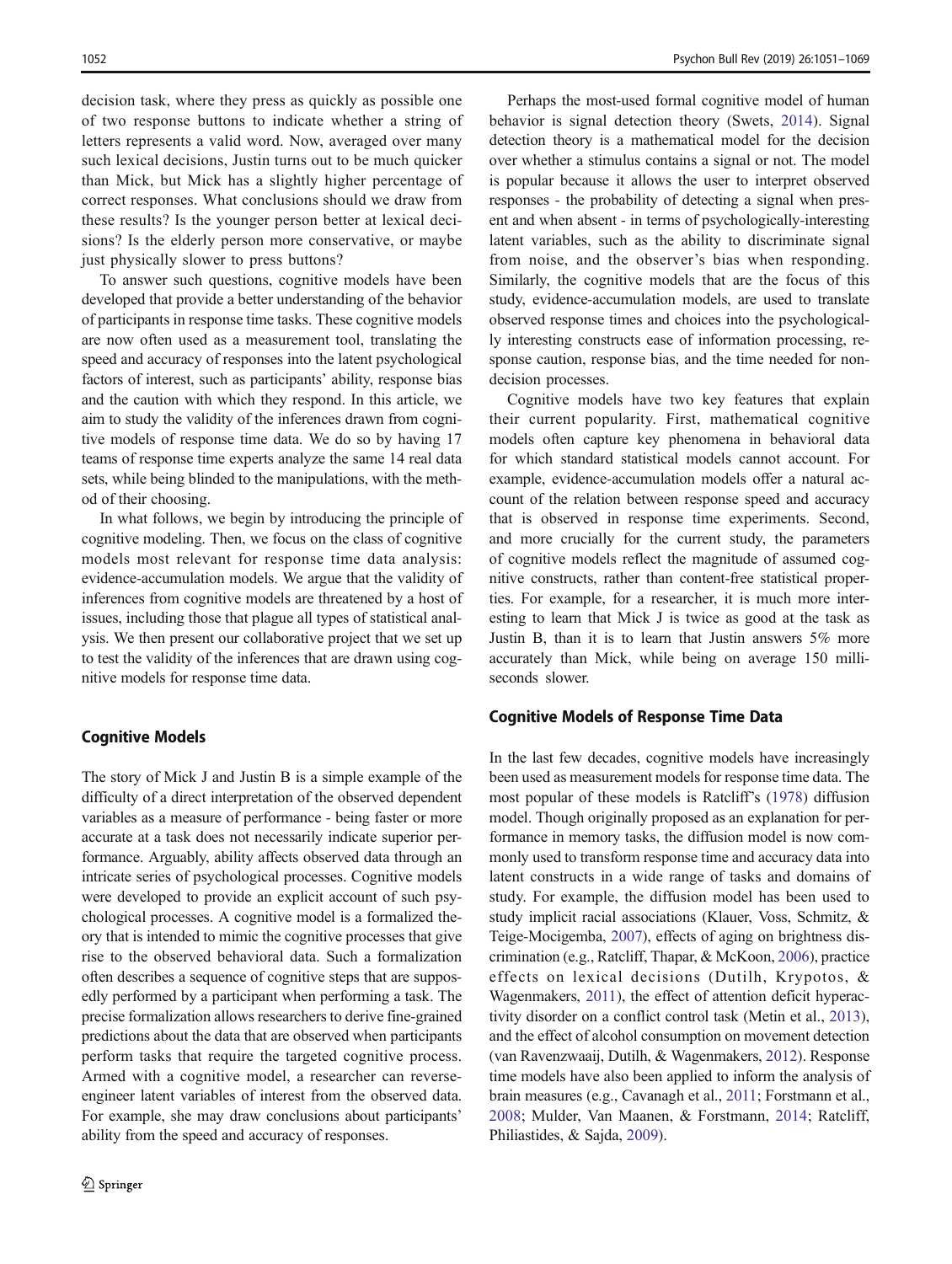The diffusion model is the prototypical example of an evidence-accumulation model. The model is illustrated in Figure 1. The Figure shows two hypothetical decisions between two options, responses A and B. The accumulation of evidence in favor of either response, as depicted by the solid grey lines, begins closer to the "A" than "B" boundary, indicating a slight bias to respond A. The dark grey line represents a trial on which evidence accumulates relatively quickly towards the "B" boundary, resulting in a fast B response. The light grey line, on the other hand, represents a slow A response. The time to respond is assumed to be the sum of this decision time, plus any time taken to encode the stimuli and execute the motor response (i.e., non-decision time).

#### The Four Key Components of Evidence-Accumulation Models

When used as measurement tools, evidence-accumulation models generally aim to measure four key components. These components are reflected in each of four parameters that are comparable across models.

Accumulation Rate The average rate at which evidence accumulates towards the correct response boundary. The accumulation rate reflects the ratio of signal to noise provided by a stimulus, for a given observer. The accumulation rate parameter is interpreted as quantifying the ease of responding. Faster accumulation rates are associated with quicker and more accurate responding, and slower accumulation rates with slower and less accurate responding. Relatively faster accumulation rates thus indicate participants who are performing better on a task, or stimuli that are easier to process.

Boundary Separation The distance between the two response boundaries in Figure 1. Boundary separation sets the strength of evidence required for either of the response options to be initiated. The boundary separation parameter is interpreted as a measure of response caution. Low boundary separation is associated with quick and error-prone performance, while



Fig. 1 Graphical illustration of the diffusion model

high boundary separation is associated with relatively slow. conservative performance.

**Starting Point** The position on the evidence axis at which the information integration process begins. The starting point parameter quantifies the a priori bias towards either of the response options. A starting point that is equidistant from the two boundaries constitutes an unbiased decision process, such that only the sampled information from the stimulus determines the response. A starting point shifted in the direction of one response option (say, option "A" in Figure 1), makes that response occur more frequently and faster, on average. Thus, a shift in starting point signals eventual tendencies to press one button rather than the other, independent of the presented stimulus.

Non-Decision Time The time added to the decision time (i.e., the result of the diffusion process in Figure 1) to yield the observed response time. The non-decision time parameter defines the location of the RT distributions and is assumed to reflect the time that is needed for stimulus encoding and (motor) response execution.

Interpretation of these four key components is the critical factor when using a response time model as a measurement tool. For example, when a researcher aims to study the difference in performance between 72 year old Mick J and 22 year old Justin B, she would fit a response time model to the response time and accuracy data of both participants. The researcher may find that the accumulation rate is slightly higher for Justin, whereas Mick has a larger boundary separation. This result would indicate that the younger participant was better at extracting lexical information from letter strings, but was also less cautious while making his decisions. Thus, instead of interpreting the raw RT and accuracy of both participants, the researcher draws inferences about the latent variables underlying performance, as reflected by the four key components of response time models.

Alternative Models for Response Time Data The diffusion model described above is the most well-known model for response time data. However, there is a range of related models that have been proposed to counter various shortcomings of the model (e.g., Brown & Heathcote, [2005](#page-17-0); Kvam, Pleskac, Yu, & Busemeyer, [2015;](#page-17-0) Usher & McClelland, [2001;](#page-18-0) Verdonck & Tuerlinckx, [2014](#page-18-0)). For example, the original "simple" diffusion model does not account for certain typical RT data phenomena, such as the fact that errors are sometimes faster, and other times slower than correct responses. To account for this phenomenon, Ratcliff and Tuerlinckx [\(2002\)](#page-18-0) introduced the Full Diffusion model, which is more complex than the original diffusion model, assuming trial-to-trial variability in accumulation rate, starting point, and non-decision time (Ratcliff & Tuerlinckx, [2002](#page-18-0)).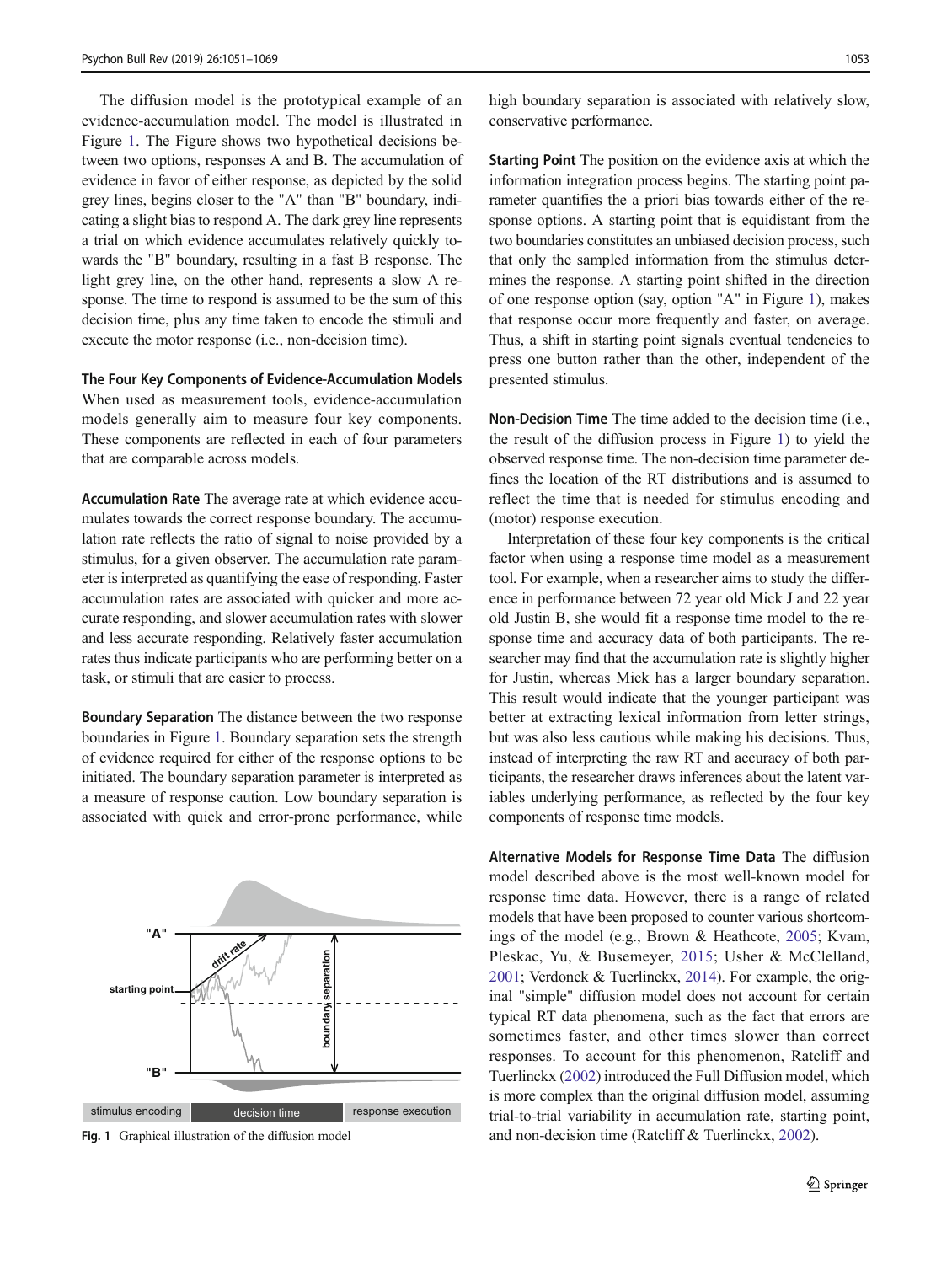Another difficulty of the diffusion model is that estimating the diffusion model's parameters is rather complicated. The EZ and EZ2 methods by Wagenmakers et al. ([2007\)](#page-18-0) and Grasman, Wagenmakers, and van der Maas ([2009](#page-17-0)) offer simplified algorithms for estimating the diffusion model's parameters. The simple analytical formula that EZ offers to calculate the diffusion model parameters assumes an unbiased process, and thus prohibits the estimation of a starting point parameter. To address this problem, the EZ2 algorithm was developed to allow the estimation of the starting point parameter.

Similar concerns about estimation complexity led to the development of the Linear Ballistic Accumulation (LBA) model (Brown & Heathcote, [2008\)](#page-17-0). The LBA model is similar to the diffusion model, in that it features the four key components in the diffusion model. However, the LBA differs from the diffusion model in two important ways. First, while the diffusion model assumes that evidence in favor of one response is counted as evidence against the alternative response, the LBA model assumes independent accumulation of evidence for each response. Second, the diffusion model assumes moment-to-moment variability in the accumulation process, while the LBA model makes the simplifying assumption that evidence accumulates ballistically, or without moment-tomoment noise.

In RT data analysis, the various models are generally applied for the same goal: to translate observed RT and accuracy into psychologically interpretable constructs. We think it is fair to say that often researchers base the choice of which model to use on reasons of availability and habit, rather than theoretically or empirically sound arguments. As we argue below, this arbitrariness potentially harms the validity of the results of RT modeling studies.

#### Threats to the Validity of Cognitive Models

Researcher Degrees of Freedom Cognitive models suffer from many of the same issues that burden any statistical analysis. For example, in recent years it has become widely acknowledged that most statistical analyses offer the researcher an excess of choices. These large and small choices lead the researcher into a "garden of forking paths" (Gelman & Loken, [2013\)](#page-17-0), where, without a preregistered analysis plan, it is extremely difficult to prevent being biased by the outcomes of different choices. For example, Silberzahn et al. [\(2015](#page-18-0)) used a collaborative approach, similar to the approach we take, to demonstrate the degree to which researcher choices can influence the conclusions drawn from data. Their results, as well as many others, have shown repeatedly that such researcher degrees of freedom can threaten the validity of the conclusions drawn from standard statistical analyses. In this light, the expanded landscape of RT models described above might actually provide a threat to the validity of conclusions drawn based on models for RT data analysis. It is not clear to what extent the choice of a certain RT model influences which conclusions one draws.

On top of this, once a model is selected, researchers still face a number of choices regarding their analysis of response time data. For example, one must choose a method for estimating parameters from data. Though Frequentist approaches, such as chi-square (Ratcliff & Tuerlinckx, [2002](#page-18-0)), maximum-likelihood (Donkin, Brown, & Heathcote, [2011a](#page-17-0); Vandekerckhove & Tuerlinckx, [2007\)](#page-18-0), or Kolmogorov-Smirnov (Voss & Voss, [2007\)](#page-18-0) are and remain commonplace, Bayesian methods are becoming increasingly popular (Vandekerckhove, Tuerlinckx, & Lee, [2011;](#page-18-0) Wabersich & Vandekerckhove, [2014](#page-18-0); Wiecki, Sofer, & Frank, [2013\)](#page-18-0). Beyond estimation, there still also remains a choice over how statistical inference will be performed. Historically, null-hypothesis significance tests on estimated parameters were standard (Ratcliff, Thapar, & McKoon, [2004\)](#page-18-0). However, based on growing skepticism over such techniques (e.g., Wagenmakers, [2007](#page-18-0)), model-selection based methods (Donkin Donkin, Brown, Heathcote, & Wagenmakers, [2011b\)](#page-17-0), and inference based on posterior distributions is now common (Cavanagh et al., [2011](#page-17-0)).

In summary, there are a very large number of modeler's degrees of freedom. Further, it is rare to see any strong motivation or justification for the particular choices made by different researchers. The extent to which the various factors influence the conclusions drawn from an evidenceaccumulation model analysis is under-explored (but see Donkin, Brown, & Heathcote, [2011a;](#page-17-0) Lerche, Voss, & Nagler, [2016;](#page-17-0) van Ravenzwaaij & Oberauer, [2009\)](#page-18-0).

Convergent and Discriminant Validity We have argued that the key benefit of a cognitive model over a statistical model is the ability to make inferences about psychologically interesting latent variables. However, such an advantage relies on the parameters of the cognitive model being valid measures of their respective constructs. We must assume both convergent and discriminant validity, such that a manipulation of response caution, for example, should always affect boundary separation and boundary separation only. There exist already a number of studies which aimed to validate the inferences drawn from evidence accumulation models. We summarize their results and argue why the current large-scale validation study fills a timely place in the literature.

Voss, Rothermund, and Voss ([2004](#page-18-0)) provided one of the earliest systematic empirical validation studies. In their study, participants judged the color of squares made up of green and orange pixels. Crucially, their study manipulated 4 factors across different blocks: the difficulty of the stimuli, participants' response caution, the probability of green vs orange stimuli, and the ease with which the motor response could be made. After fitting the Full diffusion model, Voss et al. [\(2004\)](#page-18-0) observed evidence for the convergent validity of the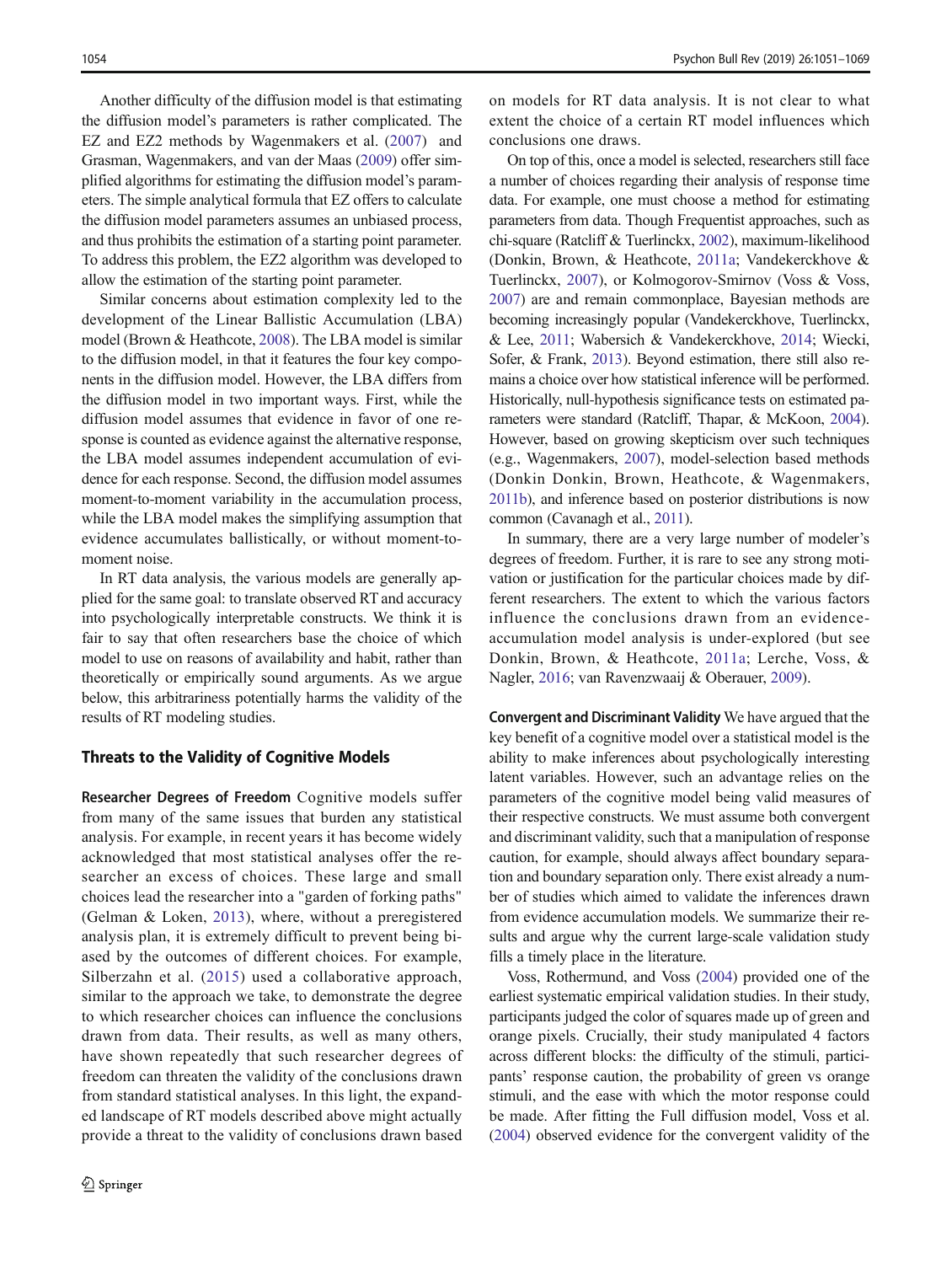interpretation of the model's parameters; for example, easier stimuli led to higher estimates of the accumulation rate parameter. Although the experimental manipulations influenced the intended parameters, the effects were not exclusive, speaking against the discriminant validity of the interpretation of diffusion model results. For example, increased caution was not only expressed in higher boundary separation, but also in larger non-decision time estimates.

Other empirical validation studies provide mixed support for convergent and discriminant validity of the Full Diffusion model. On the one hand, Ratcliff ([2002](#page-17-0)) used a brightness discrimination task to demonstrate both forms of validity in accumulation rate, starting point, and boundary separation parameters. However, in a recent study, Arnold, Bröder, and Bayen [\(2015\)](#page-17-0) found evidence for convergent, but not discriminant validity of the Full Diffusion model parameters in the domain of recognition memory. For example, they found that their manipulation of response caution had a large effect on the boundary separation parameter, but also on the accumulation rate and non-decision time parameters. It is important to note here that conclusions about divergent validity rely on the assumption of selective influence of the manipulations in a validation experiment: for example, a manipulation of response caution should affect response caution, and nothing else. In our results and discussion sections, we will cover this issue in more depth. Though the majority of empirical validation studies have used only the Full Diffusion model (Ratcliff & Tuerlinckx, [2002](#page-18-0)), some work has also tried to validate alternative response time models. For example, Arnold et al. [\(2015](#page-17-0)) found that the EZ diffusion model, unlike the Full Diffusion model, showed both convergent and discriminant validity. Donkin, Brown, Heathcote, and Wagenmakers (2011) re-analyzed the lexical decision data set from Wagenmakers, Ratcliff, Gomez, and McKoon [\(2008](#page-18-0)) using both the Full Diffusion and LBA models. With both models, they found convergent and discriminant validity. A similar reanalysis of the data set from Ratcliff et al. ([2004](#page-18-0)) also indicated that the LBA and diffusion models yielded the same conclusion about the influence of aging on recognition memory tasks.

### A Collaborative, Blinded Validation Study

Given the wide-spread application of evidence accumulation time models, the number of attempts to validate the inferences drawn from these models is small. Also, the results from existing validation studies are mixed. Further, we know of no attempt to investigate the extent and influence of researcher degrees of freedom in the application of cognitive modeling. We attempted to address these issues with a large-scale collaborative project.

In our study, we created 14 two-condition data sets and openly invited a range of modeling experts to analyze those

data sets. 17 teams of experts committed to contribute. The contributors were asked to infer the difference between the two conditions in terms of four psychologically-interesting latent constructs - the ease of processing, caution, bias, and non-decision time. The 14 data sets, comprising human data, were created such that the two conditions could differ in terms of any combination of ease, caution, and bias. We did not manipulate the non-decision time because the component is not related to a clearly defined construct, but simply reflects the amount of time added to the decision process to yield a response time.<sup>1</sup> Our collaborative approach offers two advantages over existing validation studies.

First, this approach allows us to assess the validity of a range of methods and models. In particular, since the expert collaborators chose their own methods to draw inferences, we have a sample of the validity of currently popular methods. This range of methods allows us to test the importance of the many choices that response time modelers face when analyzing response time data. This aspect of the project is critical, because most existing validation studies used just one method of analysis. For example, despite their comprehensive analysis, Voss et al. ([2004\)](#page-18-0) could draw conclusions about only the Full Diffusion model with Kolmogorov-Smirnov estimation performing null hypothesis tests on estimated parameters. Second, the expert contributors to our study performed their analysis while "blinded". That is, the experts did not know the true manipulations that we made in the validation data sets. The use of this blinded analysis provides a strong advantage relative to existing validation studies. For example, in Donkin, Brown, Heathcote, and Wagenmakers (2011), the authors reanalyzed a data set that had already been analyzed with a Full Diffusion model. As such, Donkin et al. knew the conclusions drawn by the original authors, and so may have made choices that were biased to draw inferences consistent with previously published results. The model-based analysis of response time data is like any other data analysis, and there are many choices on offer to the researcher. Gelman and Loken [\(2013\)](#page-17-0) argue that without pre-registration, such choices tend to be made so as to increase the likelihood of agreeable conclusions. Our blinded method guards against such potential biases. Indeed, a blinded analysis seems critical in an assessment of the impact of researcher degrees of freedom.

# The Experiment

To create the 14 data sets that the teams of contributors analyzed, we collected data in a factorial design, in which we

 $1$  Though Gomez, Perea, and Ratcliff [\(2013\)](#page-17-0) argued that masked priming in a lexical decision task selectively influences encoding time, we do not use a lexical decision task.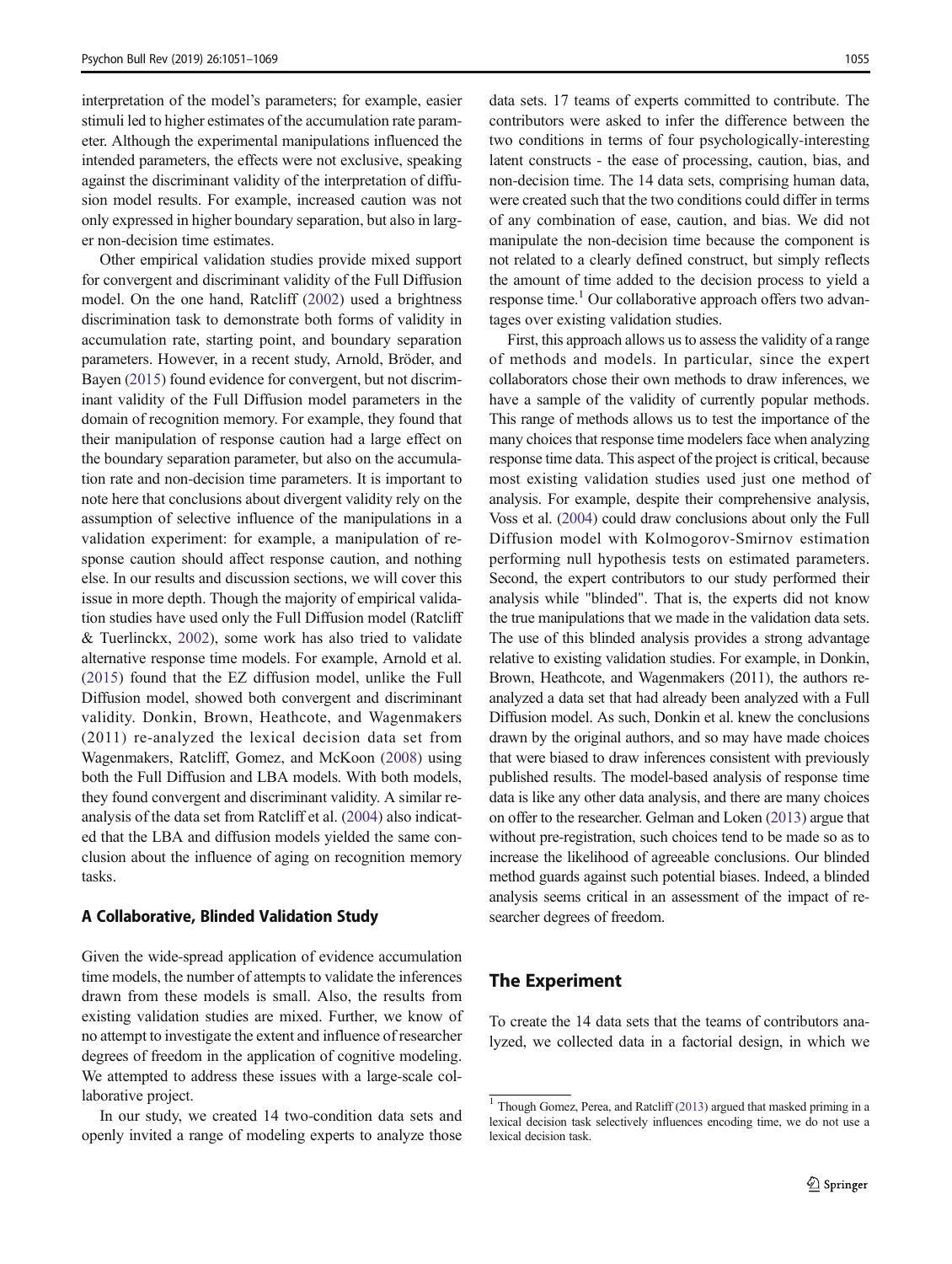aimed to impose 1) two levels of difficulty (hard and easy trials) crossed with 2) two levels of response caution (speed and accuracy emphasis instructions), and 3) three levels of response bias (proportion of trials of each response type). Response caution and bias were manipulated across blocks of trials, whereas difficulty of the stimuli was manipulated within blocks. In this section, we describe the experiment, and show that the manipulations had their intended effects on behavior.

### Method

Participants Twenty psychology students (15 female, mean age  $26.7$ ,  $SD = 2.1$ ) at the University of Basel participated in a single session for course credit. The entire session lasted slightly less than two hours. Participants were allowed to take a break between blocks (see below).

Materials Participants performed a random dot motion task which was presented using the Psychopy package for Python (Peirce, [2007](#page-17-0)). We chose to use the random dot motion task for two reasons: 1) It is a popular task, and we hope that our results can be reasonably generalized to many other simple decision-making tasks. 2) The RDM task permits the finetuning of the difficulty of trials, allowing us to easily collect data with a desired number of errors in all cells of the design. In the random dot motion task, participants detect the direction (left or right) of the apparent motion constituted by a cloud of moving dots. Each stimulus consisted of 120 dots (each dot was 4 pixels wide), presented in a circular aperture (diameter = 400 pixels) on a  $1680 \times 1050$ , 60 Hz LCD screen. On the first frame of a trial, all dots were placed on random coordinates in the aperture. Then, for each subsequent frame, the dots were displaced according to the following rules. For the difficult stimuli, 10% of the dots moved 1 pixel every 6 frames in the target direction. The other 90% of dots were replaced randomly in the aperture. For the easy stimuli, 20% of the dots moved coherently in the target direction. Coherently moving dots traveled a maximum of 5 pixels, so that no single dot could be monitored to infer the correct direction of motion. Each stimulus had a maximum duration of three seconds. The interval between a response and the start of the next trial was a draw from a uniform distribution between 0.5 and 1 second.

Responses were registered as button presses on a computer mouse with high timing accuracy (1000 Hz). The left and right responses were given by pressing the right hand index and middle finger respectively. Participants were seated in front of a computer screen in a small room in the presence of an experimenter.

Design The experiment used three manipulations.

Response Caution (Speed/Accuracy Instructions) In about half of the blocks, accuracy was emphasized (ac in Table [1\)](#page-6-0). In

these blocks, participants received a feedback message "error" on erroneous responses and no feedback on speed, except for "time is up" after three seconds. In the other half of the blocks, speed was emphasized (sp in Table [1\)](#page-6-0). In these blocks, participants received feedback only on the speed of their response: Responses slower than 0.8 seconds resulted in a "too slow" message. No feedback on accuracy was given. All feedback messages lasted 1.5 seconds.

Bias In about half of the blocks, left and right stimuli occurred equally often. In the rest of the blocks, stimuli in one direction occurred twice as often (2/3) as stimuli in the other direction (1/3). For one half of these biased blocks, the left stimulus occurred more often, for the other half, the right stimulus occurred more often.

Ease/Difficulty Each block consisted of 50% easy and 50% hard trials, randomly intermixed. Difficulty was manipulated within the blocks to rule out the possibility that participants adjust their response caution when difficulty changes.

Procedure Trials were administered in blocks. The experiment started with 5 practice blocks of 80 trials each, totaling 400 trials. These practice blocks familiarized the participants both with the stimuli (presenting slightly easier stimuli in the first block) and the manipulations of response caution and bias. The main experiment consisted of 18 blocks consisting of 156 trials each (see Table [1\)](#page-6-0).2

Before each block, instructions were shown concerning response caution and bias in the upcoming block. This screen informed the participant to either focus on accuracy or speed and the relative number of left and right stimuli in the upcoming block. For non-biased blocks, participants were informed that the relative frequency of left and right stimuli was 50-50; for biased blocks, participants were informed that one direction was twice as likely to occur as the other. It was stressed that this information was accurate and could thus be used to inform choices.

As can be seen in Table [1](#page-6-0), from block 2 through block 17, each cell resulting from the factors *response caution*  $\times$  *re*sponse bias occurs 4 times over the experimental session. The first and 18<sup>th</sup> block contain two further blocks in which speed was emphasized and no response bias was implemented. In this cell of the factorial design, more trials were needed, as we explain below.

<sup>2</sup> The order of blocks was constant across participants. Although practice effects could potentially have influenced the results, various analyses can be found in the online supplementary materials (<https://osf.io/> ktuy7/) that convinced us that the extended training phase and the distribution of block types over the sessions guarded against such effects.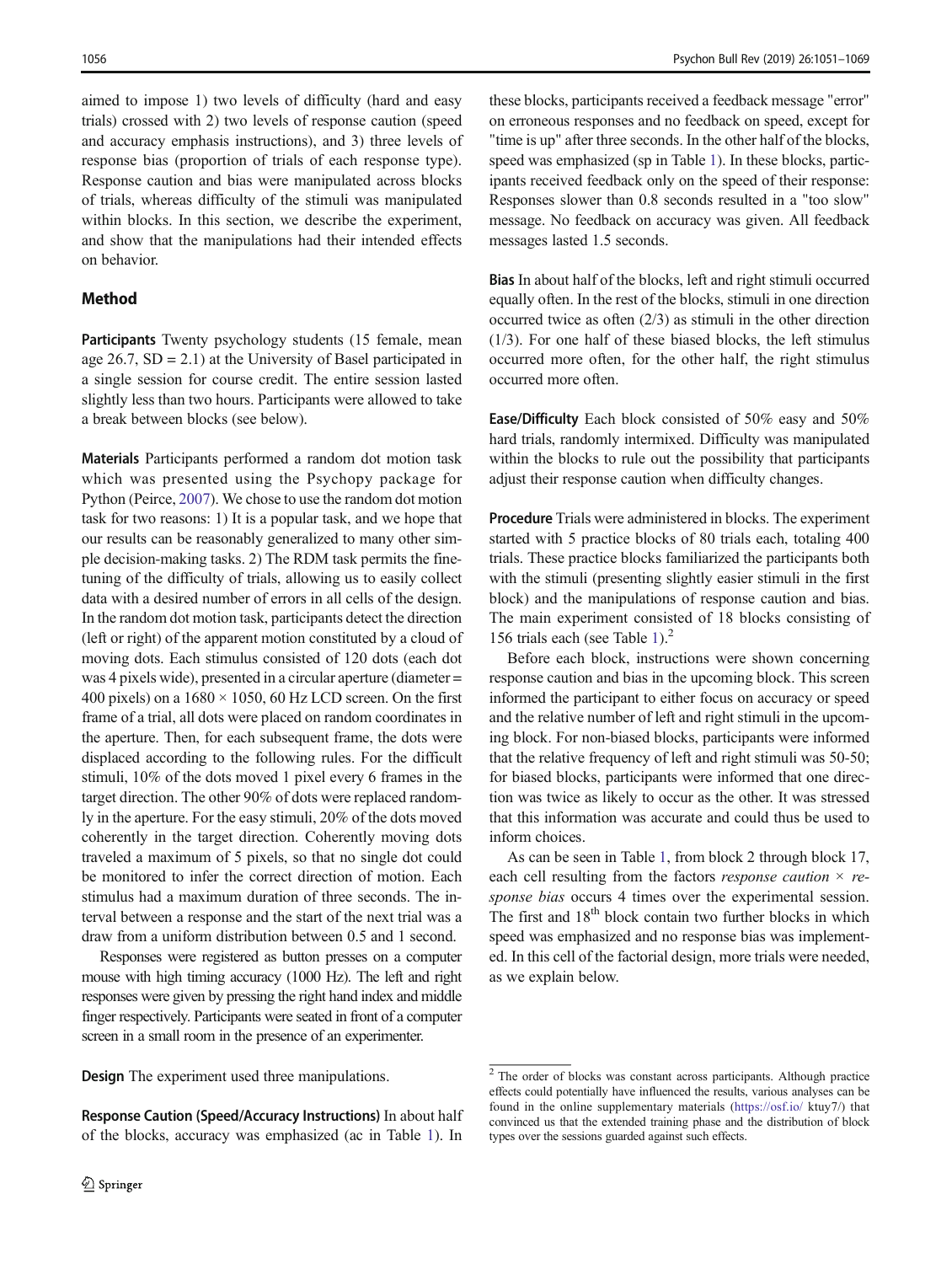<span id="page-6-0"></span>

| Table 1<br>Manipulations of response caution and response bias across blocks and descriptive statistics per block |          |          |          |            |            |          |          |             |             |          |          |            |            |          |          |             |             |          |
|-------------------------------------------------------------------------------------------------------------------|----------|----------|----------|------------|------------|----------|----------|-------------|-------------|----------|----------|------------|------------|----------|----------|-------------|-------------|----------|
| <b>Block</b>                                                                                                      |          |          | 3        | 4          |            | 6        |          | 8           | 9           | 10       | 11       |            | 13         | 14       | 15       | 16          |             | 18       |
| Speed-accuracy<br>bias                                                                                            | sp<br>no | ac<br>no | sp<br>no | sp<br>left | ac<br>left | ac<br>no | sp<br>no | sp<br>right | ac<br>right | ac<br>no | sp<br>no | sp<br>left | ac<br>left | ac<br>no | sp<br>no | sp<br>right | ac<br>right | sp<br>no |
| $RT$ (ms)                                                                                                         |          |          |          |            |            |          |          |             |             |          |          |            |            |          |          |             |             |          |
| .1 quantile                                                                                                       | 360      | 510      | 370      | 380        | 490        | 490      | 360      | 380         | 470         | 480      | 370      | 370        | 490        | 490      | 370      | 380         | 480         | 370      |
| .5 quantile                                                                                                       | 490      | 670      | 490      | 500        | 640        | 640      | 470      | 490         | 610         | 610      | 480      | 480        | 630        | 630      | 470      | 480         | 610         | 480      |
| .9 quantile                                                                                                       | 690      | 1040     | 660      | 670        | 970        | 990      | 640      | 660         | 920         | 900      | 660      | 630        | 960        | 980      | 630      | 650         | 910         | 650      |
| accuracy                                                                                                          | 0.76     | 0.91     | 0.82     | 0.8        | 0.91       | 0.91     | 0.8      | 0.84        | 0.91        | 0.91     | 0.81     | 0.8        | 0.91       | 0.9      | 0.78     | 0.81        | 0.91        | 0.79     |

Top section: the design of the experimental blocks in the experiment. Bottom section:

Descriptive statistics for each experimental block. Note that behavior remains largely invariant over the course of the experiment. Response caution (speed: sp vs. accuracy: ac) and response bias were manipulated across blocks. Difficulty was manipulated within blocks

#### Behavioral Manipulation Checks

Naturally, the experimental manipulations were intended to have effects on participants' overt behavior. Indeed, the speed/accuracy emphasis instruction and difficulty manipulations had the expected effects on the participants' accuracy and response time. Looking first at proportion correct, we see that participants were more accurate in the accuracy-emphasis condition ( $\hat{P}_C = 0.95$  correct,  $SD = 0.04$ ) than the speed-emphasis condition ( $\hat{P}_C = 0.85$ , SD = 0.11) when the task was easy. The same pattern was observed when the task was harder, where participants were more accurate under accuracy emphasis  $(\dot{P}_C = 0.86, SD = 0.07)$  than speed emphasis ( $\dot{P}_C = 0.75$ ,  $SD = 0.10$ ). A 2 (Emphasis Instruction: Speed vs. Accuracy)  $\times$  2 (Difficulty: Easy vs. Hard)  $\times$  3 (Bias: Left, None, Right) Bayesian ANOVA on the arcsine-transformed proportion of correct responses confirmed these observations.<sup>3</sup>

The data were best explained by a model with the two main effects of difficulty ( $\omega^2$  = 0.95) and emphasis instruction ( $\omega^2$  = 0.63), with a BF =  $2.11 \times 10^{24}$ compared to the null, interceptonly model. There was moderate evidence for the two main effects model over a model that also contained the interaction between difficulty and emphasis instruction  $(BF = 4.6)$ . The two main effects model was also favored over a model that also included a main effect of the bias manipulation on overall accuracy ( $BF = 7.45$ ).

The difficulty and emphasis instruction manipulations also influenced the speed of responding. When asked to respond relatively quickly, participants were only a little faster when the task was easy  $RT = 0.49s$ ,  $SD = 0.05$  compared to when the task was difficult ( $\hat{R}T = 0.52s$ ,  $SD = 0.05$  ). However, when asked to be accurate, participants were much faster in the easy task ( $\hat{R}T = 0.63s$ ,  $SD = 0.11$ ) than in the hard task  $(\hat{R}T = 0.75s, SD = 0.15$  ). The same  $2 \times 2 \times 3$  Bayesian ANOVA, but on the mean response times, confirmed the apparent interaction between difficulty and emphasis instruction. The model with both main effects, difficulty ( $\omega^2$  = 0.29) and instruction ( $\omega^2$  = 0.70), and their interaction ( $\omega^2$  = 0.75), was the best model (BF =  $3.11 \times 10^{32}$  against the null model). There was strong evidence for the model with an interaction term over the model without an interaction between difficulty and emphasis instruction  $(BF = 14.11$  in favor of the model with an interaction). Again, there was little evidence that the bias manipulation had any influence on the overall speed of responding. For example, adding the main effect of a bias manipulation to the best-fitting model reduces the evidence for the model ( $BF = 14.36$  in favor of the model without a main effect of bias).

We use a signal detection analysis to determine whether the bias manipulation had its intended effect. We calculate the standard criterion value, C, using the equation  $0.5(\Phi(H) +$  $\Phi$ (*FA*)) where *H* and *FA* are the proportion of 'left' responses to leftward and rightward moving dots, respectively, and  $\Phi$  is the cumulative distribution function of a standard normal distribution. When emphasizing speed, we see a clear effect of the bias manipulation (leftward bias:  $\hat{C} = 0.14$ ; no bias:  $\hat{C} = -0.025$ ; rightward bias:  $\hat{C} = -0.26$ ). When participants were instructed to be accurate, however, there was no systematic influence of the bias manipulation (leftward bias:  $\hat{C} = -0.10$ ; no bias:  $\hat{C} = -0.13$ ; rightward bias:  $\hat{C} = -0.10$ ). A  $2 \times 2 \times 3$  Bayesian ANOVA on the criterion values indicates that a model with main effects of bias ( $\omega^2$  = 0.47) and emphasis instruction ( $\omega^2$  = 0.20) and their interaction ( $\omega^2$  = 0.75) provides the best account of our data (BF =  $3.1 \times 10^8$ ) compared to the intercept-only model). The difficulty manipulation appeared to have no influence on the level of bias shown by participants ( $BF = 4.84$  in favor of the best fitting model, relative to a model that also included a main effect of difficulty).

<sup>3</sup> All ANOVAs were performed using the BayesFactor package for R (Morey, Rouder, & Jamil, 2014). Effect sizes are  $\omega^2$  values, calculated based on output from the aov function in R.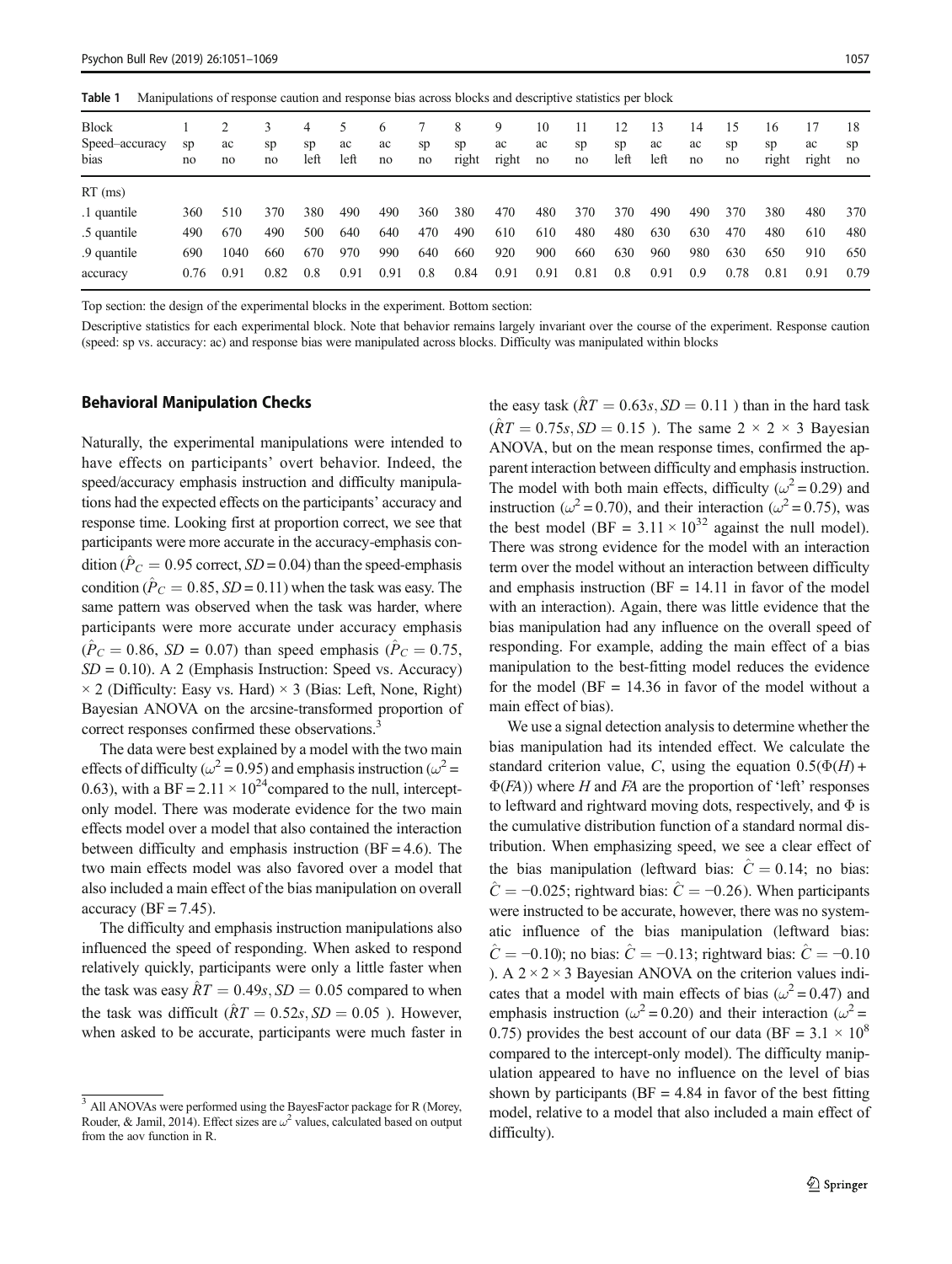These analyses show that all our manipulations effected the participants' behavior to a measurable degree. This is important to know, because we now know there are effects on the overt behavior about which the response time models should in principle allow us to draw inferences. The only condition in which it is unclear whether there was a behavioral effect was the bias manipulation while accuracy was emphasized. We also note that these behavioral manipulation checks are flawed, since response time and accuracy are treated separately, and the analysis permits no inferences about latent factors such as caution and ability. Of course, such critiques are precisely the reason that response time models were proposed in the first place.

# The Creation of the 14 Data Sets

We used the data from the factorial experiment described above to construct the 14 data sets that we asked the contributors to analyze. Each data set had two conditions (A and B), which differed on a different combination of effects, as shown in Table [2.](#page-8-0) The letters in the table indicate which of the two conditions has a higher value on the relevant component, "-" indicating no difference. Effects are defined as 1) ease: higher means easier, 2) caution: higher means more cautious, 3) bias to right: higher means stronger bias towards the right response option. These 14 data sets constitute the complete set of possible combinations of directions of effects.

Relabeling of Left and Right Note that we manipulated bias both favoring the right option (blocks 8, 9, 16, 17) and left option (blocks 4, 5, 12, 13). By doing so, we were able to create a balanced design for the participants: overall, the correct response was equally often left and right. Before constructing the data sets, however, we recoded the data such that the option favored by the bias manipulation was always labeled "right". For all blocks without a bias manipulation, we also flipped the labeling of both stimulus direction and response for the even half of the trials. We did so to ensure that any natural bias of participants to press left or right was averaged out in the data. The analysts contributing to this study were not aware of any re-labeling. However, we did note in the description of the data set: "The coding of left and right stimuli and responses has in some cases been recoded to obfuscate the study's design. Practically, however, L and R [labels in the data set] should be treated simply as left and right."

Selection of Cells to Construct Pairs For many of the combinations of effects shown in Table [2,](#page-8-0) more than one pair of cells from the factorial design could be chosen. For example, to create two sets that differ on only response caution, one could contrast condition A: easy, accuracy stress, no bias against condition B: easy, speed stress, no bias. One could, however,

also contrast condition A: difficult, accuracy stress, bias against condition B: difficult, speed stress, bias. In all such situations where more than one pair could be constructed, we chose the pair with 1) no bias and 2) the highest expected number of errors. The latter condition was chosen to anticipate that many of the models applied to RT data rely on the presence of error responses.

The trials constituting the conditions in each data set were random draws from the relevant cells of the factorial design. The sampled trials could come from all blocks across the experiment, potentially raising issues with non-stationary data (e.g., due to practice or fatigue effects). Table [1](#page-6-0) reports the speed of responding and overall accuracy for each block in the experiment. At the aggregate level, the speed and accuracy of participants' responses remain stable across the entire experiment. In an online supplementary material, we report a more comprehensive demonstration that our decision to sample trials across blocks of a two-hour experiment did not compromise our ability to judge the accuracy of the inferences made by our modeling teams.

Note that Data Set 1 is a special case where there is no difference between the two conditions. To construct this data set, we needed two replications of the same cell in the design. Following the rules above, we chose the cell difficult, speed stress, no bias to constitute both conditions here. Because this cell should contain enough data to be split into two conditions, we needed to collect more data in this cell, hence the addition of block 1 and 18 to the testing session.4

Order of Data Sets, Conditions, and Participants To obfuscate the design of the study, we shuffled the order of the 14 data sets before we shared them with the modeling experts. Furthermore, the order of conditions A and B was flipped for half of the data sets. $5$  For each data set, the participant numbers were shuffled, and the modelers were made aware that participant numbers were not consistent across the 14 data sets.

### Invitation of Contributors

A large number of response time data analysis experts were invited via email. The invitation letter was and is still available on the open science framework page of this project ([https://osf.io/9v5gr/](https://osf.io/9v5gr)). The invitation letter contained a description of the goal of the project and a very limited description of the method. We carefully

<sup>&</sup>lt;sup>4</sup> The code creating the data sets for the modelers accidentally contained a line deleting trials quicker than 200 ms. This resulted in the deletion of 0.16% of the trials, and so unlikely has influence on our results.

 $^5$  The analysts received the data sets in order: 4, 5, 12, 3, 13, 11, 10, 8, 6, 1, 7, 9, 2, 14.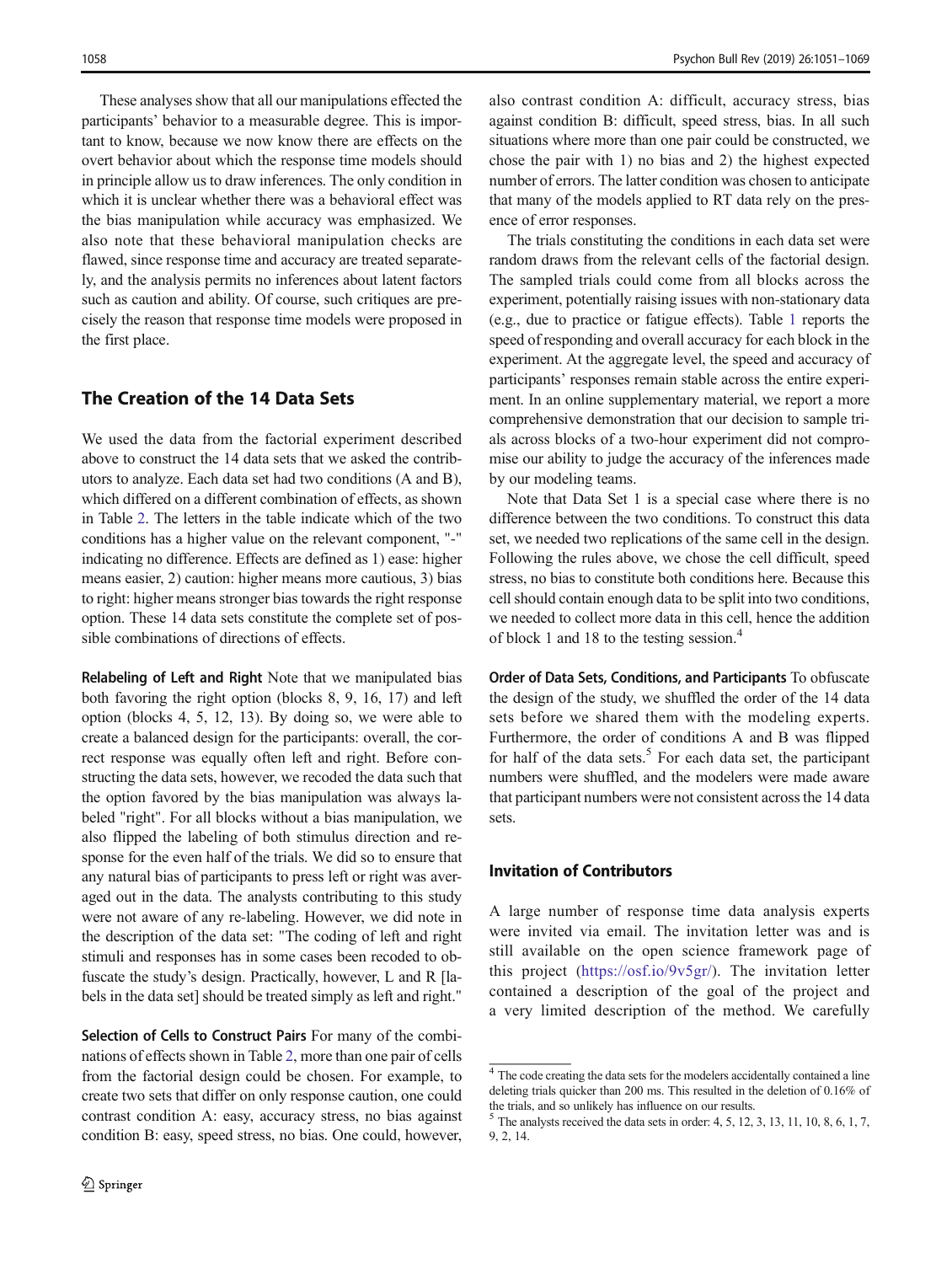#### <span id="page-8-0"></span>Table 2 Pseudo experiments

| exp            | ease         | caution      | Bias R | Ndt | blocks cond. A       | blocks cond. B          |
|----------------|--------------|--------------|--------|-----|----------------------|-------------------------|
|                |              |              |        |     | hard, speed, no bias | hard, speed, no bias    |
| $\overline{2}$ | B            |              |        |     | hard, speed, no bias | easy, speed, no bias    |
| 3              |              | B            |        |     | hard, speed, no bias | hard, accuracy, no bias |
| $\overline{4}$ |              |              | B      |     | hard, speed, no bias | hard, speed, bias       |
| 5              | B            | B            |        |     | hard, speed, no bias | easy, accuracy, no bias |
| 6              | B            |              | B      |     | hard, speed, no bias | easy, speed, bias       |
| 7              |              | B            | B      |     | hard, speed, no bias | hard, accuracy, bias    |
| 8              | A            | B            |        |     | easy, speed, no bias | hard, accuracy, no bias |
| 9              | $\mathsf{A}$ |              | B      |     | easy, speed, no bias | hard, speed, bias       |
| 10             |              | A            | B      |     | hard, accuracy, no   | hard, speed, bias       |
| 11             | A            | B            | B      |     | easy, speed no bias  | hard, accuracy, bias    |
| 12             | B            | $\mathbf{A}$ | B      |     | hard, accuracy, no   | easy, speed, bias       |
| 13             | B            | B            | A      |     | hard, speed, bias    | easy, accuracy, no bias |
| 14             | B            | B            | B      |     | hard, speed, no bias | easy, accuracy, bias    |
|                |              |              |        |     |                      |                         |

Each line shows for one data set which of the two conditions (A or B) was manipulated to have a higher value on each of the components: ease, caution, bias toward Response B and nondecision time. "-" indicates no difference. Rightmost columns show from which conditions (see Table [1\)](#page-6-0) the data in each of the two conditions originate

wrote this invitation such that the contributors could only know that 1) the data sets comprised real data, 2) the task was a random dot motion task, 3) each two-condition experiment should be treated as a separate data set, and 4) the order of trials was shuffled for all participants, so that sequential effects should be ignored.

The requirements to contribute to this study were as follows. First, contributors were asked to submit a table containing for each experiment the inferences about each of four components of response time performance: ease, response caution, bias, and non-decision time. For each decision, as for each experiment, we gave contributors the option to submit a degree of confidence in their inference.<sup>6</sup> Second, contributors were asked to submit a description of their methods. This description of method was asked to meet a reasonable level of reproducibility, describing at least: 1) outlier removal procedures, 2) the applied mathematical model (if one was used), 3) the method of estimation (if applicable), and 4) the rules applied to draw inferences. Finally, contributors were asked to submit a short summary of their method. Some of the descriptions provided by the experts required further clarification, and these discussions were carried out via email. All contributors in this project are naturally included as coauthors.

# Contributed Methods of Analyses

Table [3](#page-9-0) summarizes the different approaches contributed by each contributor or team of contributors. In what follows, we give a relatively coarse overview of the different approaches used. A full description of the methods used is given by the authors themselves in the supplementary materials that are available on the open science framework ([https://osf.io/](https://osf.io/ktuy7/) [ktuy7/\)](https://osf.io/ktuy7/).

### Model Choice

Contributors were roughly equally divided among three options - the Full Diffusion model, in which all of the betweentrial variability parameters are estimated; the Simple Diffusion model, containing no between-trial variability parameters, and the LBA model. However, note that even though different contributors may have used a particular class of model (e.g., the LBA), there were differences in the exact instantiation of the model. For example, some of the contributors who used the Full Diffusion model chose to fix the between-trial variability parameters across the two conditions of each experiment. Contributors using the LBA also differed in the way that they parameterized the model. Finally, note that two contributors (EB and MA) used no computational model, and are indicated in Table [3](#page-9-0) by a "-". Both teams of contributors using heuristic methods based their inferences on summary statistics, but their choices were driven by known behaviors of evidence-accumulation models.

<sup>6</sup> We chose not to analyze the confidence ratings given by contributors, owing to the heterogeneity in responses. However, the inferences including confidence ratings are available in the supplementary materials on the project's osf page [\(https://osf.io/ktuy7/\)](https://osf.io/ktuy7/).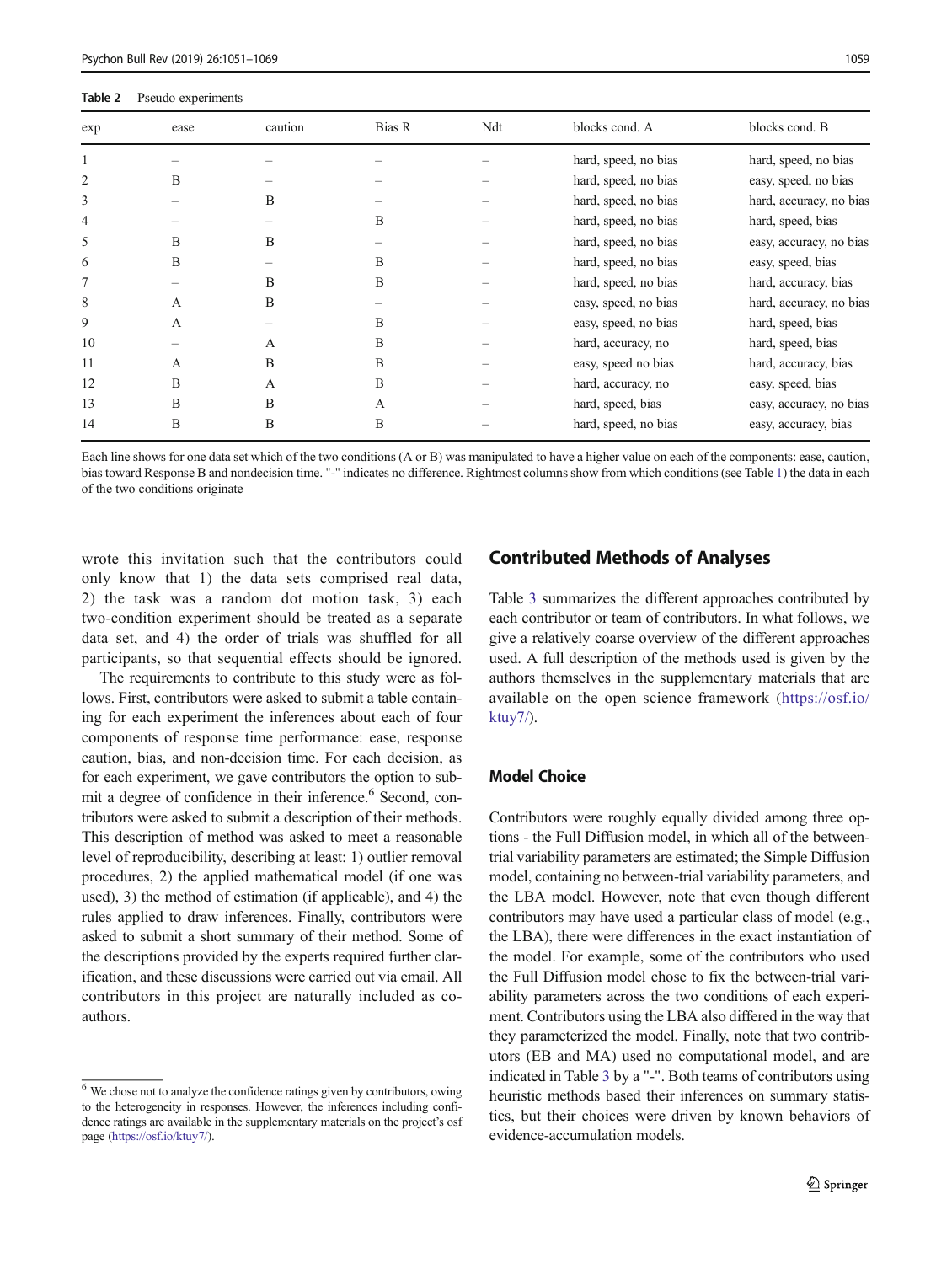<span id="page-9-0"></span>Table 3 Methods used by contributors

| Code      | Model                       |                 |                                              |
|-----------|-----------------------------|-----------------|----------------------------------------------|
| GR        | Simple diffusion            | EZ <sub>2</sub> | E (Quade test on ind.)                       |
| KW        | Simple diffusion            | HB              | E (Population post.)                         |
| RA        | Simple diffusion            | HB              | $E$ (Bayesian t test on pop. post.)          |
| VK.       | Simple diffusion            | $_{\rm HB}$     | M (Model indicator parameter)                |
| WH        | Simple diffusion            | $\chi^2$        | $E$ (Bayesian $t$ test over ind.)            |
| <b>HA</b> | Full diffusion $1$          | HB              | E (Population post.)                         |
| LE        | Full diffusion              | $\chi^2$        | H (Parameter estimates)                      |
| <b>ST</b> | Full diffusion <sup>1</sup> | $\chi^2$        | $E$ (Bayesian t test over ind.)              |
| VA        | Full diffusion <sup>1</sup> | $ML^2$          | M (Wald test)                                |
| VL        | Full diffusion              | KS              | $E$ (Frequentist t test over ind.)           |
| AP        | <b>LBA</b>                  | $_{\rm HB}$     | $M+E$ (wAIC + Population post.) <sup>3</sup> |
| CL.       | <b>LBA</b>                  | HB              | E (Population post.) <sup>3</sup>            |
| LH        | LBA <sup>4</sup>            | ML              | M+E (AIC/BIC + ANOVA)                        |
| TH        | LBA <sup>5</sup>            | $_{\rm HB}$     | E (Population post.)                         |
| VI        | LBA                         | МL              | M (Stepwise regression)                      |
| EB        | -                           | $\equiv$        | H (Summary Statistics)                       |
| MA        |                             |                 | H (Summary statistics)                       |
|           |                             |                 | Estimation inference                         |

HB = Hierarchical Bayes;  $\chi^2$  = chi-squared; ML = maximum likelihood; EZ2 = method of moments estimation, as implemented in EZ2; KS = Kolmogorov–Smirnov; E = estimate-based; M = model selection; H = heuristic based; Pop = population; Post = posterior; Ind = individuals.<br><sup>1</sup> Variability parameters fixed across conditions. <sup>2</sup> Data treated as one particip strong evidence otherwise. <sup>4</sup>Both LBA and full diffusion model were fit, but the best fitting model was used, and this was always LBA. <sup>5</sup>Bias in accumulation rate parameters. Modelers AP, CL, ST, VI, and KW were allowed 2 extra weeks after the initial deadline to hand in their inferences

### Estimation Type

Of those who fit computational models, about half of the contributors estimated the parameters of the model using Hierarchical Bayesian methods, wherein posterior distributions for population-level parameters were inferred. The other half of contributors fit their models separately to each of the 20 individual participants using a range of methods, including maximum likelihood, chi-squared, method of moments, and Kolmogorov-Smirnov estimation.

### Inference

There was a wide range of methods used for drawing inferences about the theoretical differences across conditions. We encourage readers to examine each of the authors' own descriptions of their methods, but we attempt to summarize them as follows. There were roughly three approaches: estimatebased, model selection, and heuristic-based methods (or some combination thereof). In the "estimate-based" approach, the contributors used differences in the estimates of model parameters to draw inferences about differences across conditions. Most contributors had a unique way of doing their estimatebased inference, but the most popular approach was to subject the individual-participant parameter estimates to a hypothesis test (Frequentist or Bayesian). The groups who had used Hierarchical Bayes to estimate population-level parameter values generally used the posterior distribution of differences across conditions to draw their inferences, but differed on their exact method. Other contributors used model selection, such as a model-indicator parameter in a Hierarchical Bayesian model, Backwards stepwise regression, or a hybrid between estimate-based and model selection such as AIC, BIC, or wAIC combined with hypothesis tests. Finally, a number of groups used Heuristic-based approaches, based on either estimated parameters, or a range of summary statistics calculated from the raw data. For example, if the proportion of correct responses differed by more than 5% between two conditions, then they were assumed to differ in ease.

# Results

The first result worthy of mention is that the 17 teams of contributors utilized 17 unique procedures for drawing their inferences. That is, despite all attempting to solve the same problem, no two groups chose identical approaches. This result highlights the garden of forking paths that cognitive modelers face.

The complete set of inferences made by each team of contributors is given in full in Table [5.](#page-14-0) The column labelled True shows, for each experiment, for each parameter, which, if any,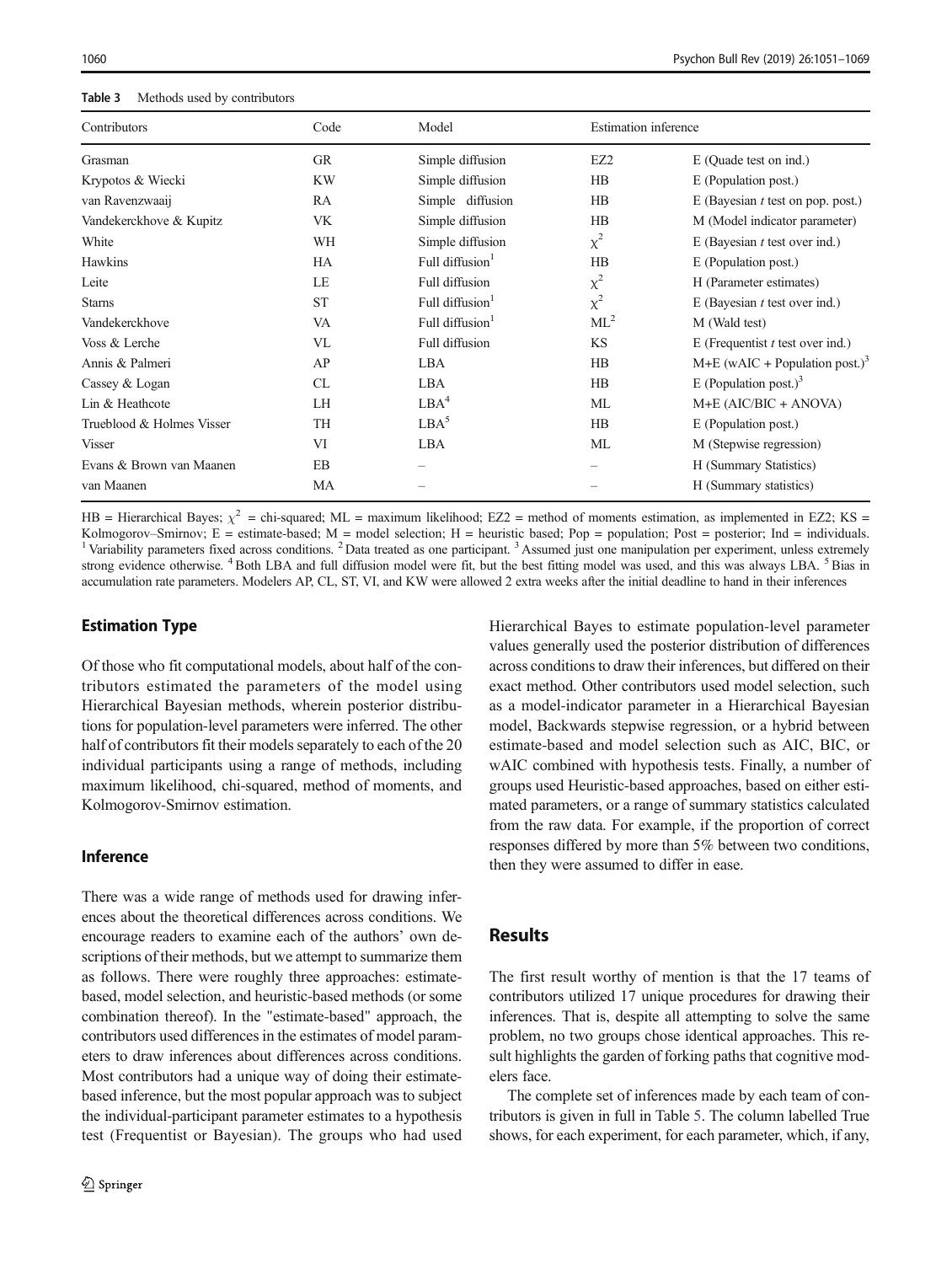manipulation was made. Under each team of contributors (columns), the colored letters indicate the effect inferred by each modeling group. Inferences that are green are in line with the "True" manipulation, blue inferences indicate misses, orange inferences reflect false alarms, and black inferences are cases in which an effect was inferred in the wrong direction. Looking at Table [5](#page-14-0), we see that many of the methods seem to make the same inferences, though there are also substantial differences. Figure 2 depicts the overall level of agreement between the inferences made by any pair of methods. The size of the circles in the upper diagonal of the matrix grows larger as the two methods yielded more similar inferences. For example, AP and CL differed only in terms of one inference (out of 56), and so the circle in that cell of the matrix is large.

The most notable pattern to come out of Figure 2 is that we see a lot of agreement within model classes. Diffusion models yielded similar inferences to one another, as did the LBA models. However, there is less agreement between the inferences coming from LBA and diffusion models. For example, the inferences from VL were similar to other diffusion model analyses, but were less consistent with the LBA or Heuristic methods. On a positive note, it is encouraging to see that although the models did sometimes reach different conclusions, there is some consensus in the inferences drawn. At worst, the overall agreement between model classes is 62%, indicating that even the methods that disagree most do complement each other reasonably well.

In what follows, we will unpack the reasons behind the patterns highlighted in Figure 2. We will focus on the performance of the different model classes, since we could identify clear differences between the patterns of inferences yielded by the different models. We did also look for systematic, aggregate-level influences of estimation or inference method, but could identify no strong, systematic effects. Any further attempt to look at select cases were compromised by the very many options available to researchers. Naturally, since the teams of contributors could select their own approach, we were unable to eliminate potential confounds between model choice, estimation, and inference method.

We begin with the analysis that was originally planned for this project, where we assume a selective influence of our experimental manipulations on the participants' behavior for example, speed- and accuracy-emphasis instructions should influence only response caution. However, we also present the results of two alternative analyses that were based on alternative assumptions about what is the true effect of our



Fig. 2 A visualization of the agreement between the different methods used. The radius of the black circles relative to the lighter colored background circles in the upper right of the matrix reflects the proportion of inferences shared between a pair of methods. The shade

of the box underlying each set of points, and the numbers in the lower left of the matrix, depict the average of the proportion of shared inferences in each section. For example, the average proportion of shared inferences between all LBA and all simple diffusion models was 0.62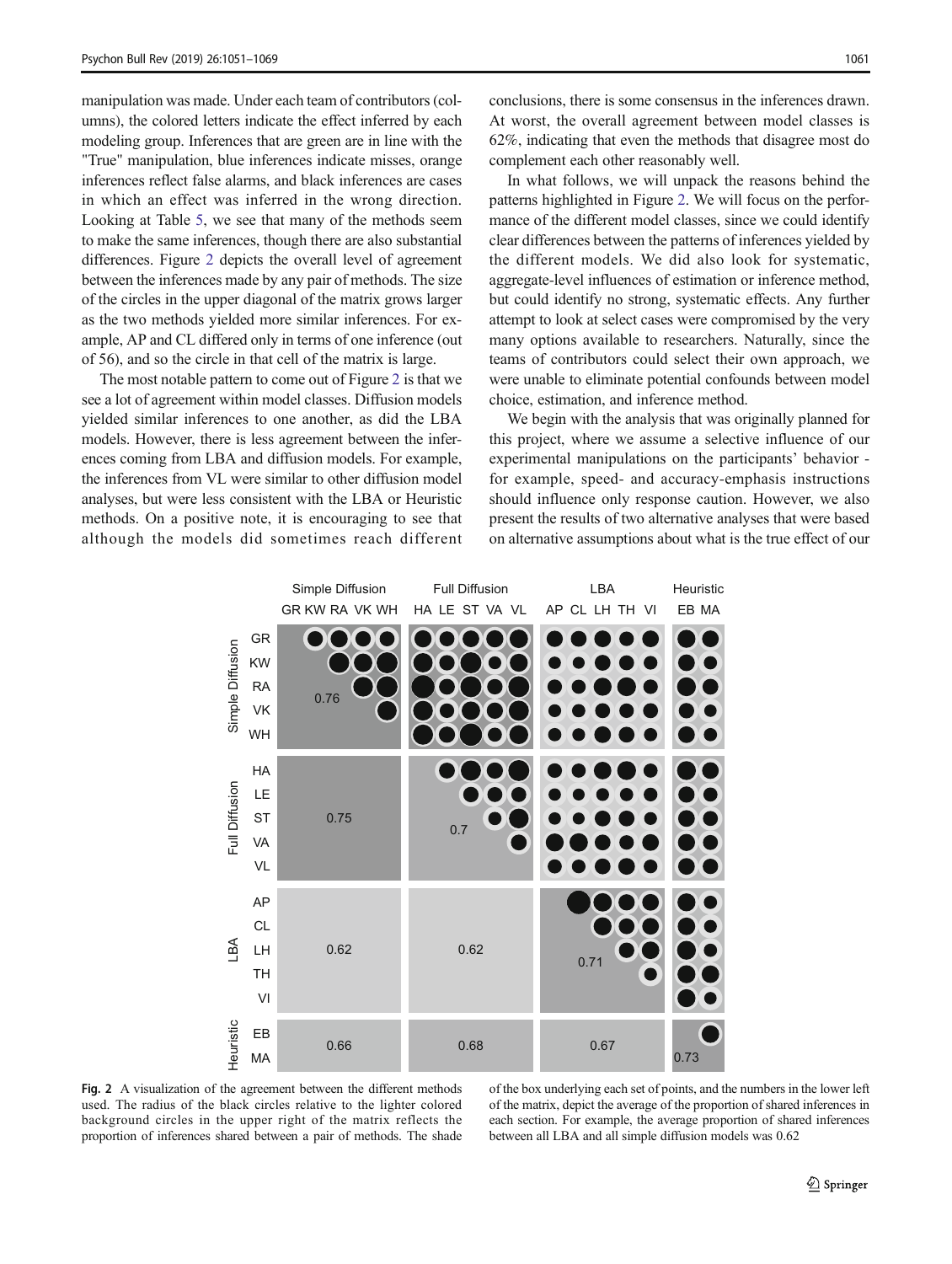manipulations. These alternative analyses were based on emails that we received from contributors before they submitted their inferences. As such, we note that these analyses are not entirely exploratory.

#### Planned Analysis of Validity

We start by considering the accuracy of the inferences under a selective influence assumption, in which difficulty affects ease, emphasis instructions affect caution, base-rates affect bias, and non-decision time was not manipulated in our experiments. The aggregate performance of all inferences is presented in Figure [3](#page-12-0). The figure should be read as follows: Each row represents one of the 14 two-condition experiments. The four columns represent the four components of the response time task performance about which the collaborators drew their inferences. The grey letter to the left of each box shows the manipulated effect: an A indicates that condition A was manipulated to have a higher value than condition B on the component concerned; a B indicates that condition B had a higher value than condition A; a 0 indicates that both conditions had the same value. In other words, the grey letter indicates the "correct" inference. The size and location of the colored bars within the grey box indicate how many methods concluded in favor of inference A, 0, and B. The color of the bars indicate whether procedures concluded "correctly" (green), missed a manipulated effect (blue), detected an effect that was not manipulated (orange) or flipped the direction of a manipulated effect (black). Note that for each experiment, the largest bar thus indicates the inference made by the majority of approaches. This majority inference is not always the same as the "correct" inference.

There is a lot of green in Figure [3,](#page-12-0) indicating that a large share of the inferences made by the contributors accurately reflect the manipulated effects. Importantly, in most cases there is a clear majority conclusion. Such agreement between methods is reassuring, given the issue of researcher degrees of freedom. That is, regardless of the choice of model, estimation method, or approach to inference, the conclusions drawn from the models tend to overlap substantially.

Figure [3](#page-12-0) also reveals a fair number of incorrect inferences. Some of the erroneous inferences in Figure [3](#page-12-0) are common to all methods. For example, the vast majority of methods inferred an effect of ease in Data Set 7, even though we did not make such a manipulation. In other cases, the incorrect inferences are not consensual. For example, in Data Set 7 the different contributors do not unanimously agree on whether there is a difference in non-decision time between the two conditions. The majority of what follows is an exploration of the systematic errors made by the different methods.

The overall accuracy of the inferences made by the teams of contributors are reported in Table [4](#page-12-0). We now focus on the section labeled 'original', which reports the accuracy of the inferences when we assume selective influence. The method that performed best, according to the proportion of correct inferences, was submitted by GR (EZ2 estimation of simple diffusion model, 84% correct inferences). Out of 56 possible inferences, EZ2 yielded only 4 misses and 5 false alarms. Note that the overall accuracy of the EZ2 approach was more than two standard deviations better than the overall, average accuracy of 71%.

To get a sense of the accuracy for each model class, though potentially crude, we aggregate over all contributors using each model class. Averaging the accuracy of all contributors that used the full diffusion model, we observe that 73% of their inferences were correct. The simple diffusion model performed similarly, with an average accuracy of 74%. The model-free approaches also performed relatively well (74% correct). Only the inferences based on LBA models were noticeably worse than average (66%), however, the LBA model did yield fewer false alarms (9.4%) than the simple and full diffusion model analyses (17.4% and 19.2%, respectively).<sup>7</sup>

The different models were systematic in the types of errors they produced. Consider first the incorrect inferences of the diffusion model. Whenever emphasis instructions were manipulated, the diffusion model incorrectly identified differences in non-decision time (cf. Voss et al., [2004](#page-18-0) and Arnold et al., [2015\)](#page-17-0). For illustration, consider Data Set 3 in Figure [3.](#page-12-0) Here, only caution was manipulated, and yet many methods inferred a manipulation of non-decision time. Though not clear from Figure [3](#page-12-0), also looking at Table [5](#page-14-0) indicates that all of these errors come about due to diffusion models. The same pattern is repeated in Data Sets 5, 7, 8, and 10-14: whenever caution was larger in one condition, the diffusion models tend to infer that non-decision time was also larger. Note that the EZ2 diffusion model was less likely to infer changes in nondecision time, and the lack of such errors is responsible for its superior performance.

The LBA model also made systematic errors in inference. The incorrect inferences made by LBA also relate to the manipulation of caution. Unlike the diffusion model, the LBA model often infers that manipulations of speed emphasis affect the ease of processing. For example, looking at Data Set 3 in Figure [3](#page-12-0), we see although only caution was manipulated, many models inferred that ease was also manipulated. This issue is also present in Data Sets 7, 8, and 10-12, and in almost all cases, these incorrect inferences are produced by the LBAbased analyses.

 $\sqrt{7}$  Note that two of the contributors using the LBA, AP and CL, made the assumption that only one parameter would vary across the two conditions, necessarily lowering the false alarm rate. However, excluding their inferences does not change the overall conclusion that the LBA-based analyses yielded fewer false alarms. Indeed, throughout the paper, we looked at the impact of excluding AP and CL on the conclusions about model class and found it to have little impact.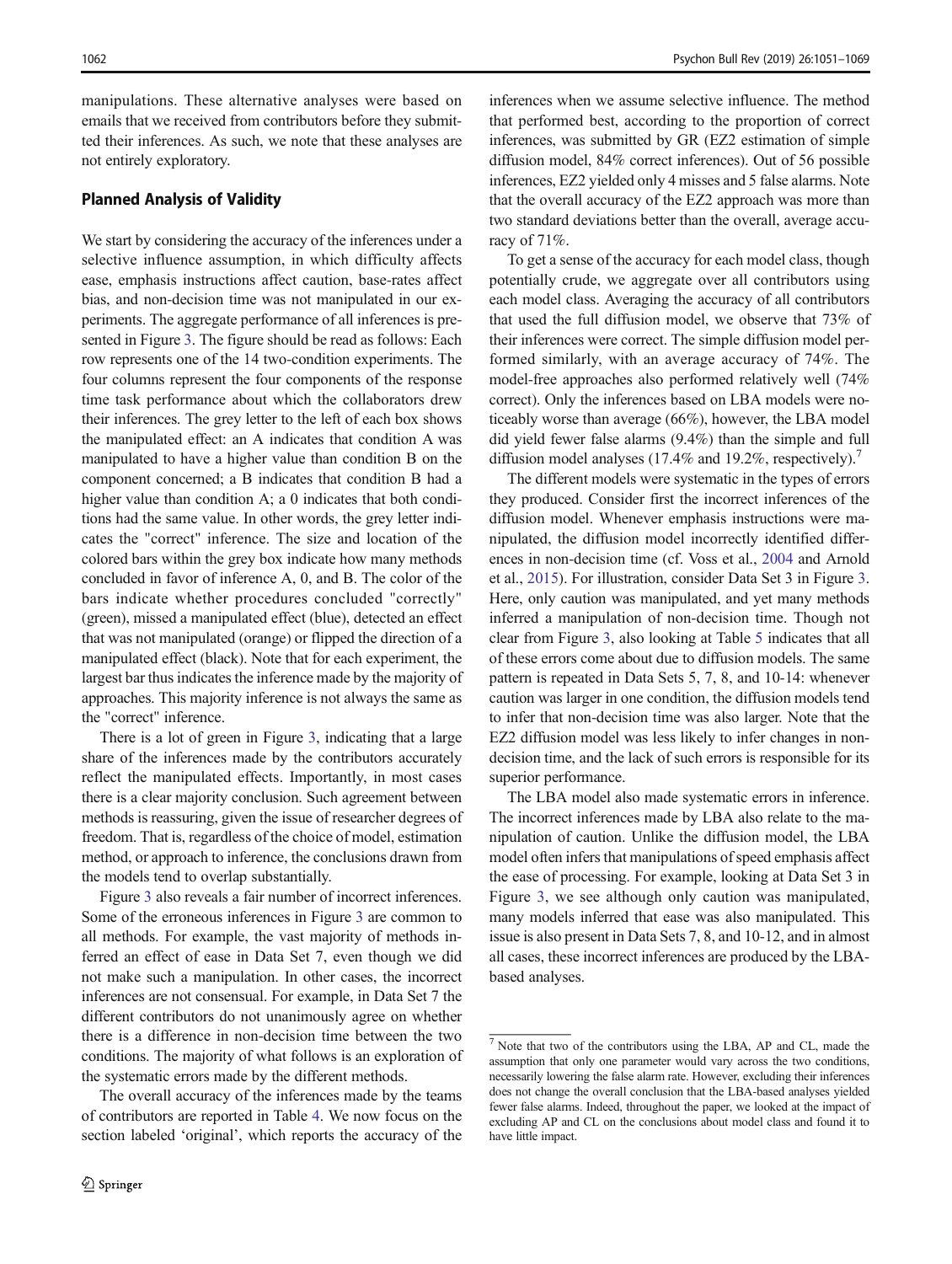<span id="page-12-0"></span>

Fig. 3 A summary of the inferences of all methods of analyses for all data sets. Grey letters in front of each box show for each data set (1-14) and for each component (ease, caution, bias, ndt), which condition (A, B, or 0:

The final source of systematic errors in inference are common to both LBA- and diffusion-based analyses, and relate to bias. We see in Data Sets 7, 11, and 14, that the bias manipulation is not detected by the majority of approaches. Unique to these experiments, both caution and bias were manipulated in the same direction. Returning to Table [2,](#page-8-0) we see that the data

none of both) was manipulated to have a higher value on that component. Bars indicate how many methods concluded for each of the options A, 0, and B. See text for details

used to create these particular data sets involved a contrast between speed emphasis with no bias, and an accuracy emphasis condition with bias. Now, recall that our behavioral manipulation checks on hit and false alarm rates revealed no effect of the bias manipulation in the accuracy-emphasis condition. Therefore, the most likely reason that the models fail to

Table 4 Summary statistics for the quality of inferences drawn using each method

| key           |             |      | Simple diffusion |           |      | <b>Full Diffusion</b> |      |      |           | LBA  | No Model       |      |           |      |      |      |      |      |
|---------------|-------------|------|------------------|-----------|------|-----------------------|------|------|-----------|------|----------------|------|-----------|------|------|------|------|------|
|               |             | GR   | KW               | <b>RA</b> | VK.  | WH                    | HA   | LE   | <b>ST</b> | VA   | VL             | AP   | <b>CL</b> | LH   | TH   | VI   | EB   | MA   |
| planned       | Correct     | 0.84 | 0.73             | 0.73      | 0.66 | 0.75                  | 0.73 | 0.71 | 0.75      | 0.77 | 0.71           | 0.66 | 0.64      | 0.70 | 0.62 | 0.68 | 0.77 | 0.70 |
|               | <b>Miss</b> | 0.07 | $\Omega$         | 0.07      | 0.12 | 0.04                  | 0.09 | 0.05 | $\theta$  | 0.20 | 0.09           | 0.29 | 0.30      | 0.12 | 0.23 | 0.07 | 0.12 | 0.20 |
|               | FA          | 0.09 | 0.25             | 0.20      | 0.21 | 0.21                  | 0.18 | 0.20 | 0.25      | 0.04 | 0.20           | 0.05 | 0.05      | 0.12 | 0.14 | 0.11 | 0.11 | 0.09 |
| alternative 1 | Correct     | 0.80 | 0.82             | 0.80      | 0.66 | 0.82                  | 0.77 | 0.75 | 0.82      | 0.75 | 0.73           | 0.75 | 0.73      | 0.77 | 0.77 | 0.77 | 0.91 | 0.77 |
|               | <b>Miss</b> | 0.11 | $\Omega$         | 0.07      | 0.16 | 0.05                  | 0.09 | 0.05 | $\theta$  | 0.20 | 0.11           | 0.25 | 0.27      | 0.11 | 0.16 | 0.07 | 0.07 | 0.18 |
|               | FA          | 0.09 | 0.16             | 0.14      | 0.18 | 0.14                  | 0.14 | 0.11 | 0.18      | 0.05 | $0.16 \quad 0$ |      | $\theta$  | 0.09 | 0.07 | 0.07 | 0.02 | 0.05 |
| Alternative 2 | Correct     | 0.68 | 0.86             | 0.89      | 0.82 | 0.91                  | 0.89 | 0.70 | 0.91      | 0.64 | 0.84           | 0.50 | 0.48      | 0.64 | 0.68 | 0.52 | 0.68 | 0.64 |
|               | <b>Miss</b> | 0.23 | 0.02             | 0.07      | 0.12 | 0.04                  | 0.09 | 0.12 | $\theta$  | 0.34 | 0.11           | 0.45 | 0.46      | 0.23 | 0.29 | 0.23 | 0.25 | 0.30 |
|               | FA          | 0.09 | 0.11             | 0.04      | 0.05 | 0.05                  | 0.02 | 0.11 | 0.09      | 0.02 | 0.05           | 0.05 | 0.05      | 0.07 | 0.04 | 0.11 | 0.07 | 0.04 |
| No ndt        | Correct     | 0.86 | 0.83             | 0.86      | 0.76 | 0.88                  | 0.86 | 0.74 | 0.93      | 0.71 | 0.86           | 0.55 | 0.52      | 0.67 | 0.64 | 0.57 | 0.74 | 0.71 |

Statistics are shown for three different scoring keys (Planned: assuming selective influence; Alternative 1: assuming caution manipulations affected also ease; Alternative 2: assuming caution manipulations affected also nondecision time) as well as for the planned key when ignoring nondecision time inferences. Methods are sorted by the applied RT model, from left to right: simple diffusion model, full diffusion, LBA, and model free. See text for details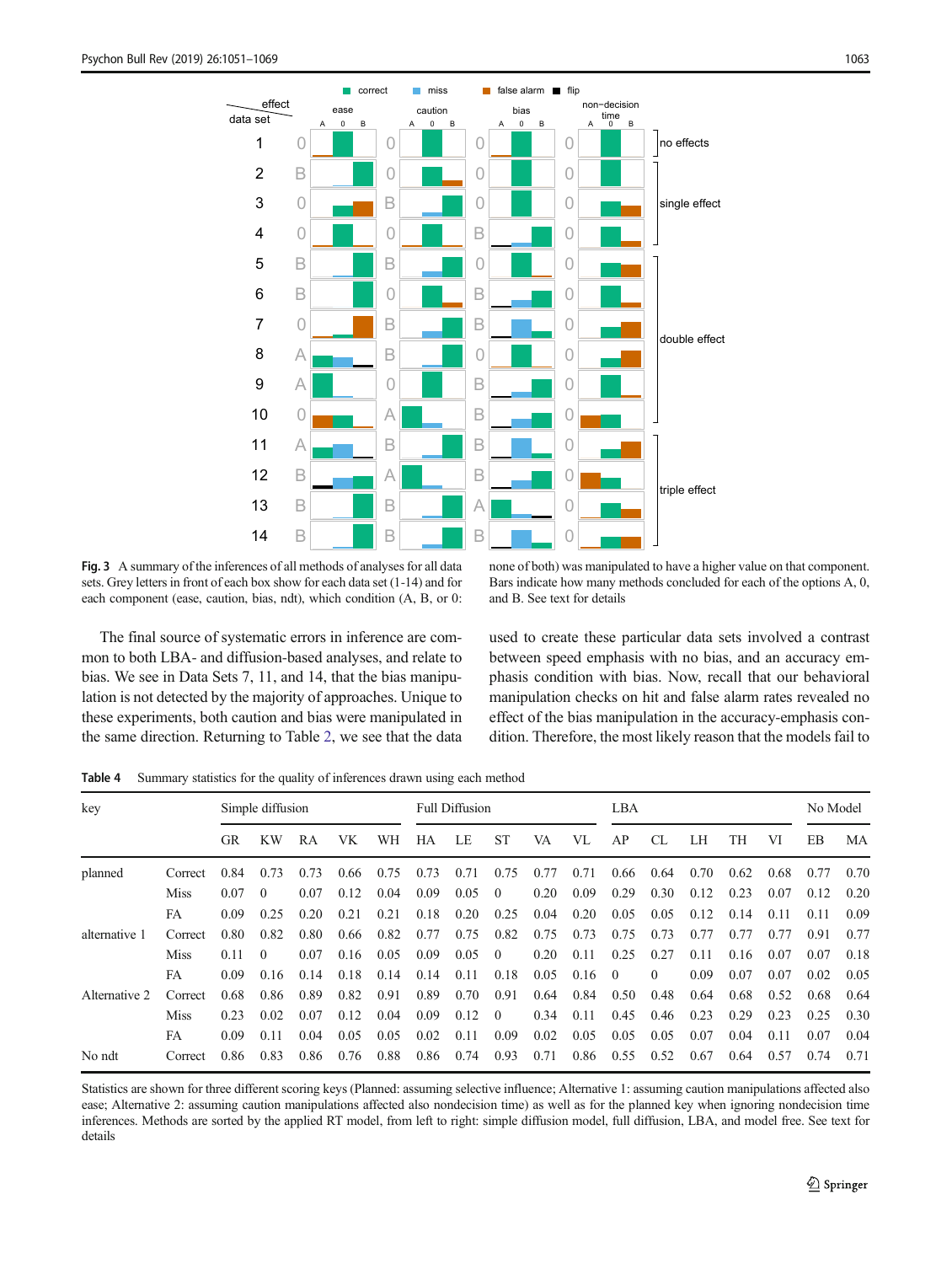detect a manipulation of bias in Data Sets 7, 11, and 14, is simply because the effect is not present in the data. It is worth noting explicitly that we expect no other issues with bias manipulations in any of the other data sets. In all other experiments in which bias was manipulated, our analysis of hit and false alarm rates suggested that there was a behavioral effect for the models to detect.

Post-hoc Analysis: Excluding non-decision time Before we turn to the alternative methods for scoring the contributors' inferences, we first report an interesting post-hoc analysis of our results. If we simply exclude the inferences about nondecision time when assessing the accuracy of the different approaches, we see a dramatic increase in the performance of methods using the diffusion model. Looking at the final row of Table [4,](#page-12-0) we see that the full diffusion model used by ST draws correct inferences in 93% of cases. In fact, almost all diffusion model analyses are accurate (> 80%) once nondecision inferences are ignored. The EZ2 diffusion model also fairs very well under this alternative scoring technique (86%). Of course, we chose to perform this analysis after having seen the data, and so this analysis is itself subject to issues with researcher degrees of freedom. Further, this analysis is only possible because we did not intend to manipulate non-decision time. As such, the results based on this post-hoc analysis should be taken with a grain of salt.

### Alternative Analysis I: Caution and Ease

A recent paper by Rae, Heathcote, Donkin, Averell, and Brown [\(2014](#page-17-0)) provided both empirical and model-based evidence that manipulations of speed- and accuracy-emphasis may influence both caution and the rate of evidence accumulation (see also Heitz & Schall, [2012;](#page-17-0) Starns, Ratcliff, & McKoon, [2012;](#page-18-0) Vandekerckhove, Tuerlinckx, & Lee, [2008\)](#page-18-0).8 Intuitively, when emphasizing accuracy, participants may also try harder to do the task, in addition to collecting more evidence before responding. As such, we now consider the accuracy of the inferences made by the teams of contributors when we assume that emphasis manipulations should affect both caution and ease of processing. For example, we manipulated only speed emphasis in Data Set 3, but under this alternative scoring scheme we now consider the correct inference to be that both ease and caution was larger in condition B. Note that in Data Sets 8, 11, and 12, the manipulations of caution and ease are in opposite directions, making it difficult to rescore those conditions, and so we exclude the analysis of these experiments in this section. The second section of

Table [4](#page-12-0) reports the accuracy of the inferences under this alternative scoring method. First of all, note that the average performance of the methods increases from 75% under the original scoring, excluding Data Sets 8, 11, and 12, to 85% under these alternative scoring rules. Indeed, all models appear to do well under this scoring method (LBA: 76%, simple diffusion: 78%, and full diffusion: 77%; model-free methods: 84%). Such an improvement in performance could be consensual evidence from the models to indicate that emphasis instructions do indeed influence both caution and ease. The most accurate inferences under this alternative scoring scheme is the model-free method used by EB, whose inferences were accurate in 91% of cases. It is worth noting that their modelfree method is based on years of experience with model-based methods. Interestingly, the EZ2 model remains among the better performers under this alternative scoring method, maintaining an accuracy of 80%. It should not be surprising that the LBA model performs better under this scoring scheme, since the major failing of the LBA model under the original scoring rule was that it would detect ease manipulations when caution was manipulated.<sup>9</sup>

# Alternative Analysis II: Caution and Non-Decision Time

Rinkenauer, Osman, Ulrich, Müller-Gethmann, and Mattes [\(2004\)](#page-18-0) provide neuroimaging-based evidence that manipulations of speed- and accuracy-emphasis may affect both caution and non-decision time. Intuitively, when asked to be more accurate, participants may take some additional time when making their motor response, for example, checking that the button they intend to press is appropriate. We now consider the accuracy of the contributors' inferences based on the assumption that manipulations of speed- and accuracy-emphasis influence both caution and non-decision time. For example, in Data Set 3, it would be correct to identify that condition B showed both more caution and a slower non-decision time.

The overall accuracy of inferences in this alternative analysis is largely unchanged from the original analysis (72% and 71% for the alternative and original analyses, respectively). However, the average performance of all methods is misleading, since some methods perform much better under this alternative scoring, while other methods perform much worse. The simple diffusion model performs very well under this particular coding scheme, with an average performance of 83%.

<sup>8</sup> The Rae et al. [\(2014](#page-17-0)) paper also found that emphasis instructions affected non-decision time, but since this was not the focus of the email that prompted this analysis, nor of the Rae et al. manuscript, we do not consider an analysis in which emphasis manipulation influences drift rate, boundary separation, and non-decision time.

<sup>&</sup>lt;sup>9</sup> The two alternative scoring rules are based on the assumption that the models are telling us about regularities in the world - i.e., that emphasis instructions influence both ease and boundary separation. It is also possible that such inferences are due to correlations between model parameters. For example, the estimates of accumulation rate and threshold are correlated in an LBA model, while boundary separation and non-decision time are correlated in a diffusion model. It is impossible to disentangle such issues in our data, and so this alternative interpretation of our results is worth keeping in mind.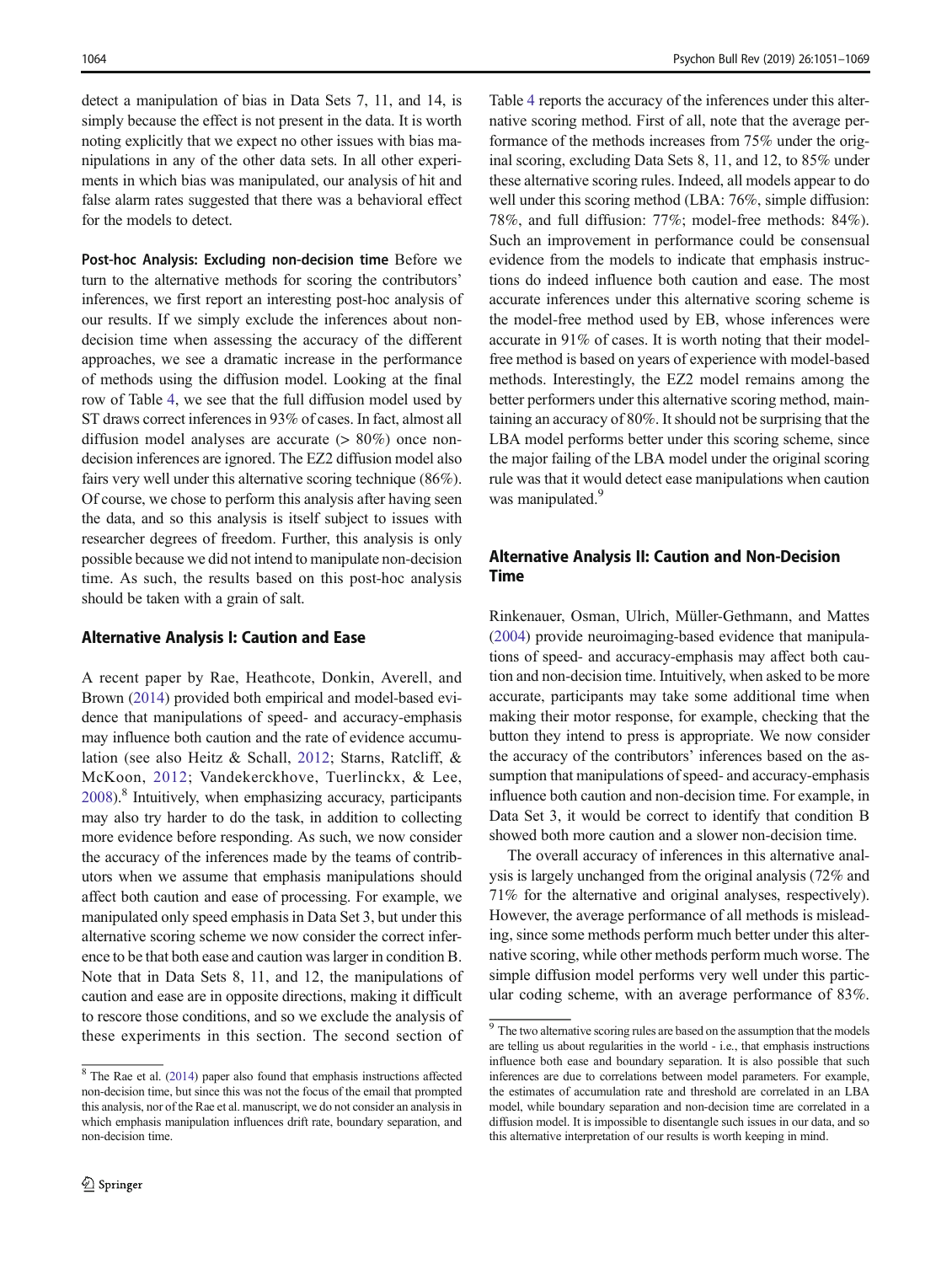<span id="page-14-0"></span>Table 5 Performance of the different methods

|                |           | Simple Diffusion          |                         |                         |                         |                         | <b>Full Diffusion</b>   |                         |                         |                         |    |                           |                           | No Model                |                           |                         |                          |                         |                          |
|----------------|-----------|---------------------------|-------------------------|-------------------------|-------------------------|-------------------------|-------------------------|-------------------------|-------------------------|-------------------------|----|---------------------------|---------------------------|-------------------------|---------------------------|-------------------------|--------------------------|-------------------------|--------------------------|
| Data Set       | Component | True                      |                         |                         | GR KW RA VK WH          |                         |                         |                         | HA LE ST                |                         | VA | VL                        | AP                        |                         | CL LH                     | TH                      | VI                       | EB                      | МA                       |
|                | ease      | 0                         | 0                       | 0                       | $\overline{0}$          | 0                       | 0                       | 0                       | A                       | 0                       | 0  | 0                         | $\overline{0}$            | $\overline{0}$          | 0                         | $\overline{0}$          | 0                        | 0                       | 0                        |
|                | caution   | 0                         | 0                       | 0                       | 0                       | 0                       | 0                       | 0                       | 0                       | 0                       | 0  | 0                         | 0                         | 0                       | 0                         | 0                       | 0                        | 0                       | 0                        |
| 1              | bias      | 0                         | 0                       | 0                       | 0                       | 0                       | 0                       | 0                       | 0                       | 0                       | А  | 0                         | 0                         | 0                       | 0                         | 0                       | 0                        | 0                       | 0                        |
|                | ndt       | 0                         | 0                       | 0                       | 0                       | 0                       | 0                       | 0                       | 0                       | 0                       | 0  | 0                         | 0                         | 0                       | 0                         | 0                       | 0                        | 0                       | 0                        |
|                |           |                           |                         |                         |                         |                         |                         |                         |                         |                         |    |                           |                           |                         |                           |                         |                          |                         |                          |
|                | ease      | B                         | B                       | B                       | B                       | $\overline{\mathtt{B}}$ | в                       | в                       | в                       | B                       | в  | в                         | B                         | B                       | в                         | B                       | в                        | 0                       | $\overline{\mathtt{B}}$  |
| $\overline{c}$ | caution   | 0                         | 0                       | 0                       | $\mathbf 0$             | B                       | 0                       | 0                       | 0                       | 0                       | 0  | 0                         | 0                         | 0                       | В                         | 0                       | Β                        | Β                       | 0                        |
|                | bias      | 0                         | 0                       | 0                       | 0                       | 0                       | 0                       | 0                       | 0                       | 0                       | 0  | 0                         | 0                         | 0                       | 0                         | 0                       | 0                        | 0                       | 0                        |
|                | ndt       | 0                         | 0                       | 0                       | 0                       | 0                       | 0                       | 0                       | 0                       | 0                       | 0  | 0                         | 0                         | 0                       | 0                         | 0                       | 0                        | 0                       | 0                        |
|                | ease      | 0                         | $\overline{0}$          | B                       | В                       | 0                       | В                       | 0                       | 0                       | B                       | 0  | 0                         | В                         | В                       | B                         | $\overline{B}$          | В                        | $\overline{\mathit{B}}$ | $\overline{0}$           |
|                | caution   | в                         | В                       | В                       | В                       | В                       | В                       | В                       | в                       | В                       | В  | В                         | 0                         | 0                       | В                         | 0                       | в                        | В                       | В                        |
| 3              | bias      | 0                         | 0                       | 0                       | $\mathbf 0$             | 0                       | 0                       | 0                       | 0                       | 0                       | 0  | 0                         | 0                         | 0                       | 0                         | 0                       | 0                        | 0                       | 0                        |
|                | ndt       | 0                         | 0                       | 0                       | В                       | Β                       | В                       | B                       | 0                       | B                       | 0  | В                         | 0                         | 0                       | 0                         | B                       | 0                        | 0                       | 0                        |
|                | ease      | $\overline{\mathfrak{o}}$ | $\overline{0}$          | $\overline{0}$          | $\overline{0}$          | 0                       | 0                       | 0                       | $\overline{\mathit{B}}$ | 0                       | 0  | $\overline{\mathfrak{o}}$ | $\overline{\mathfrak{o}}$ | 0                       | $\overline{\mathfrak{o}}$ | $\overline{0}$          | Α                        | 0                       | $\overline{0}$           |
|                | caution   | 0                         | А                       | В                       | 0                       | 0                       | 0                       | 0                       | 0                       | 0                       | 0  | 0                         | 0                         | 0                       | 0                         | 0                       | 0                        | 0                       | 0                        |
| 4              |           |                           |                         |                         |                         |                         |                         |                         |                         |                         |    |                           |                           |                         |                           |                         |                          |                         |                          |
|                | bias      | В                         | B                       | B                       | в                       | 0                       | В                       | B                       | В                       | в                       | 0  | В                         | B                         | 0                       | в                         | В                       | А                        | В                       | B                        |
|                | ndt       | 0                         | В                       | 0                       | 0                       | 0                       | 0                       | 0                       | 0                       | B                       | 0  | В                         | 0                         | 0                       | 0                         | 0                       | 0                        | 0                       | Β                        |
|                | ease      | B                         | B                       | B                       | B                       | B                       | В                       | в                       | B                       | B                       | В  | $\overline{\mathsf{B}}$   | $\overline{\mathsf{B}}$   | B                       | $\overline{\mathsf{B}}$   | B                       | B                        | B                       | $\overline{o}$           |
| 5              | caution   | В                         | в                       | В                       | в                       | В                       | 0                       | В                       | В                       | в                       | В  | В                         | 0                         | 0                       | 0                         | В                       | В                        | В                       | В                        |
|                | bias      | 0                         | 0                       | 0                       | 0                       | 0                       | 0                       | 0                       | В                       | 0                       | 0  | 0                         | 0                         | 0                       | 0                         | 0                       | 0                        | 0                       | 0                        |
|                | ndt       | 0                         | 0                       | В                       | В                       | Β                       | Β                       | Β                       | 0                       | Β                       | 0  | Β                         | 0                         | 0                       | В                         | 0                       | 0                        | 0                       | 0                        |
|                | ease      | $\overline{\mathsf{B}}$   | B                       | $\overline{\mathtt{B}}$ | B                       | $\overline{\mathsf{B}}$ | $\overline{\mathsf{B}}$ | $\overline{\mathsf{B}}$ | в                       | $\overline{\mathsf{B}}$ | B  | $\overline{B}$            | $\overline{\mathsf{B}}$   | $\overline{\mathtt{B}}$ | $\overline{\mathtt{B}}$   | $\overline{\mathsf{B}}$ | B                        | B                       | B                        |
|                | caution   | 0                         | 0                       | Β                       | 0                       | Β                       | 0                       | 0                       | 0                       | 0                       | 0  | 0                         | 0                         | 0                       | 0                         | 0                       | Β                        | 0                       | 0                        |
| 6              | bias      | B                         | B                       | B                       | в                       | 0                       | В                       | B                       | В                       | в                       | 0  | 0                         | 0                         | 0                       | В                         | В                       | А                        | B                       | В                        |
|                | ndt       | 0                         | В                       | 0                       | 0                       | 0                       | 0                       | 0                       | 0                       | B                       | 0  | 0                         | 0                         | 0                       | 0                         | 0                       | 0                        | 0                       | B                        |
|                |           |                           |                         |                         |                         |                         |                         |                         |                         |                         |    |                           |                           |                         |                           |                         |                          |                         |                          |
|                | ease      | $\overline{0}$            | В                       | B                       | В                       | В                       | В                       | В                       | Α                       | B                       | 0  | В                         | В                         | В                       | В                         | B                       | В                        | $\overline{B}$          | 0                        |
| 7              | caution   | В                         | в                       | В                       | В                       | В                       | В                       | В                       | В                       | в                       | В  | В                         | 0                         | 0                       | 0                         | 0                       | в                        | В                       | В                        |
|                | bias      | В                         | 0                       | В                       | 0                       | В                       | В                       | 0                       | А                       | в                       | 0  | 0                         | 0                         | 0                       | 0                         | 0                       | 0                        | 0                       | 0                        |
|                | ndt       | 0                         | 0                       | В                       | В                       | Β                       | Β                       | Β                       | 0                       | B                       | Β  | Β                         | 0                         | 0                       | В                         | В                       | 0                        | 0                       | 0                        |
|                | ease      | Ā                         | Α                       | Ā                       | Ā                       | Ā                       | Ā                       | $\overline{o}$          | Ā                       | A                       | 0  | A                         | 0                         | 0                       | $\overline{B}$            | 0                       | $\overline{B}$           | 0                       | 0                        |
|                | caution   | В                         | В                       | В                       | В                       | в                       | В                       | В                       | в                       | В                       | В  | В                         | В                         | В                       | в                         | 0                       | В                        | В                       | 0                        |
| 8              | bias      | 0                         | $\mathbf 0$             | B                       | $\mathbf 0$             | 0                       | 0                       | 0                       | Α                       | 0                       | 0  | 0                         | 0                         | 0                       | 0                         | 0                       | 0                        | 0                       | 0                        |
|                | ndt       | 0                         | 0                       | B                       | B                       | В                       | В                       | В                       | В                       | В                       | 0  | В                         | 0                         | 0                       | 0                         | В                       | 0                        | В                       | B                        |
|                | ease      | Ā                         | A                       | Ā                       | Ā                       | Ā                       | Ā                       | A                       | A                       | A                       | A  | Ā                         | Ā                         | А                       | $\overline{\mathsf{A}}$   | 0                       | Ā                        | Ā                       | $\overline{\mathsf{A}}$  |
|                | caution   | 0                         | 0                       |                         |                         |                         |                         |                         |                         |                         |    |                           |                           |                         |                           |                         |                          |                         | 0                        |
| 9              |           |                           |                         | 0                       | 0                       | 0                       | 0                       | 0                       | 0                       | 0                       | 0  | 0                         | 0                         | 0                       | 0                         | 0                       | 0                        | 0                       |                          |
|                | bias      | В                         | В                       | В                       | в                       | 0                       | 0                       | B                       | 0                       | в                       | 0  | В                         | В                         | В                       | В                         | В                       | А                        | В                       | В                        |
|                | ndt       | 0                         | В                       | 0                       | 0                       | 0                       | 0                       | 0                       | 0                       | 0                       | 0  | Β                         | 0                         | 0                       | 0                         | 0                       | 0                        | 0                       | 0                        |
|                | ease      | 0                         | 0                       | Ā                       | 0                       | Ō                       | Α                       | 0                       | B                       | A                       | 0  | 0                         | А                         | А                       | А                         | 0                       | А                        | Α                       | $\overline{0}$           |
| 10             | caution   | А                         | А                       | А                       | А                       | А                       | А                       | А                       | A                       | A                       | A  | А                         | 0                         | 0                       | A                         | 0                       | A                        | A                       | А                        |
|                | bias      | В                         | 0                       | B                       | B                       | 0                       | B                       | в                       | В                       | в                       | 0  | В                         | 0                         | 0                       | А                         | в                       | 0                        | B                       | B                        |
|                | ndt       | 0                         | 0                       | Α                       | Α                       | А                       | А                       | Α                       | 0                       | А                       | 0  | Α                         | 0                         | 0                       | 0                         | Α                       | 0                        | 0                       | 0                        |
|                | ease      | А                         | A                       | Ā                       | Ō                       | Ā                       | Ā                       | $\overline{o}$          | Ā                       | А                       | 0  | Ā                         | 0                         | 0                       | 0                         | Ō                       | $\overline{\mathit{B}}$  | $\overline{o}$          | $\overline{o}$           |
|                | caution   | В                         | В                       | В                       | в                       | В                       | В                       | В                       | В                       | В                       | В  | В                         | В                         | В                       | В                         | 0                       | в                        | в                       | 0                        |
| 11             | bias      | В                         | 0                       | В                       | 0                       | 0                       | B                       | 0                       | 0                       | в                       | 0  | 0                         | 0                         | 0                       | 0                         | 0                       | 0                        | 0                       | А                        |
|                | ndt       | 0                         | 0                       | В                       | В                       | B                       | B                       | B                       | В                       | B                       | 0  | в                         | 0                         | 0                       | 0                         | В                       | 0                        | В                       | B                        |
|                |           |                           |                         |                         |                         |                         |                         |                         |                         |                         |    | B                         |                           |                         |                           |                         |                          |                         |                          |
|                | ease      | $\overline{\mathsf{B}}$   | B                       | B                       | B                       | B                       | B                       | B                       | 0                       | В                       | Ō  |                           | 0                         | 0                       | $\overline{\mathcal{A}}$  | ō                       | $\overline{\mathcal{A}}$ | 0                       | 0                        |
| 12             | caution   | Α                         | A                       | A                       | A                       | A                       | А                       | A                       | А                       | A                       | Α  | А                         | А                         | А                       | A                         | 0                       | A                        | A                       | 0                        |
|                | bias      | B                         | B                       | B                       | B                       | 0                       | B                       | B                       | B                       | B                       | 0  | 0                         | 0                         | 0                       | B                         | B                       | A                        | B                       | B                        |
|                | ndt       | 0                         | 0                       | A                       | Α                       | А                       | Α                       | А                       | А                       | Α                       | 0  | Α                         | 0                         | 0                       | 0                         | Α                       | 0                        | 0                       | Α                        |
|                | ease      | $\overline{\mathsf{B}}$   | $\overline{\mathsf{B}}$ | $\overline{\mathsf{B}}$ | $\overline{\mathsf{B}}$ | $\overline{\mathsf{B}}$ | $\overline{\mathsf{B}}$ | $\overline{\mathsf{B}}$ | $\overline{\mathtt{B}}$ | $\overline{\mathsf{B}}$ | в  | $\overline{\mathsf{B}}$   | $\overline{\mathsf{B}}$   | $\overline{\mathsf{B}}$ | $\overline{\mathsf{B}}$   | $\overline{\mathsf{B}}$ | $\overline{\mathsf{B}}$  | $\overline{\mathsf{B}}$ | $\overline{\mathcal{O}}$ |
| 13             | caution   | В                         | в                       | в                       | в                       | В                       | в                       | в                       | В                       | в                       | В  | в                         | 0                         | 0                       | B                         | в                       | в                        | в                       | в                        |
|                | bias      | Α                         | A                       | A                       | A                       | A                       | A                       | А                       | В                       | A                       | 0  | А                         | 0                         | 0                       | A                         | A                       | B                        | A                       | A                        |
|                | ndt       | 0                         | 0                       | $\boldsymbol{B}$        | В                       | В                       | В                       | В                       | А                       | B                       | 0  | 0                         | 0                         | 0                       | 0                         | 0                       | 0                        | 0                       | 0                        |
|                |           | $\overline{\mathsf{B}}$   | $\overline{\mathsf{B}}$ | $\overline{\mathsf{B}}$ | $\overline{\mathsf{B}}$ | $\overline{\mathsf{B}}$ | $\overline{\mathsf{B}}$ | $\overline{\mathsf{B}}$ | $\overline{\mathsf{B}}$ | в                       | в  | $\overline{\mathsf{B}}$   | $\overline{\mathsf{B}}$   | $\overline{\mathsf{B}}$ | $\overline{\mathsf{B}}$   | $\overline{\mathsf{B}}$ | $\overline{\mathsf{B}}$  | $\overline{\mathsf{B}}$ | $\overline{\mathcal{O}}$ |
|                | ease      |                           |                         |                         |                         |                         |                         |                         |                         |                         |    |                           |                           |                         |                           |                         |                          |                         |                          |
| 14             | caution   | B                         | в                       | B                       | в                       | В                       | в                       | В                       | В                       | в                       | В  | B                         | 0                         | 0                       | 0                         | В                       | B                        | в                       | в                        |
|                | bias      | B                         | 0                       | A                       | 0                       | 0                       | в                       | 0                       | в                       | в                       | В  | 0                         | 0                         | 0                       | 0                         | 0                       | 0                        | 0                       | $\cal O$                 |
|                | ndt       | 0                         | 0                       | $\boldsymbol{B}$        | $\boldsymbol{B}$        | $\boldsymbol{B}$        | $\boldsymbol{B}$        | B                       | $\overline{A}$          | $\boldsymbol{B}$        | 0  | В                         | 0                         | 0                       | B                         | 0                       | $\mathbf 0$              | 0                       | 0                        |

Column "True" shows for each data set, for each component (ease, caution, bias, ndt), which condition (A, B, or 0: none of both) was manipulated to have a higher value on that component. Colored letters indicate inferences made by the analysts. Green letters indicate correct inferences, blue misses, orange false alarms, black cases where there direction of the effect was flipped. Methods are sorted by the applied RT model, from left to right: simple diffusion model, full diffusion, LBA, and model–free

The full diffusion model also performs well, with an average accuracy of 78%. The model-free and LBA-based analyses,

on the other hand, perform considerably worse under this alternative scoring (66% and 56%, respectively). It is worth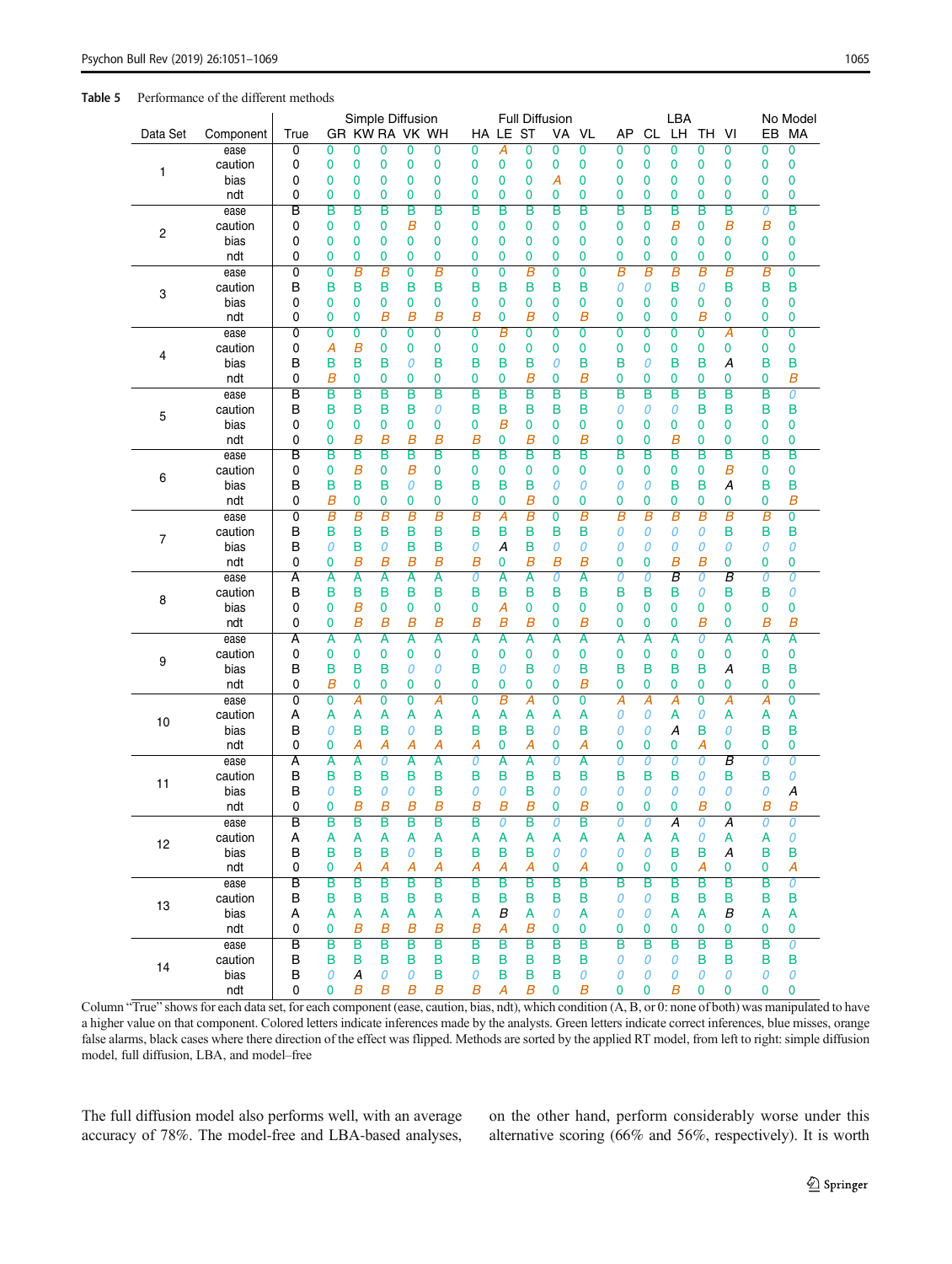noting that, unlike in the previous analyses, the EZ2 model performs relatively poorly under this alternative analysis (68% accuracy). Again, this pattern of results is not surprising, but simply reflects the advantage offered to models that detect non-decision time differences whenever caution is manipulated (i.e., the diffusion models, but not EZ2 or LBA models).

### **Discussion**

### Summary and Recommendations

In this project, we studied the validity of inferences that we draw from response time data when we apply various models. For this goal, seventeen teams of response time experts analyzed the data from 14 two-condition experiments. For each data set, the experts were asked to infer which of four potential factors were manipulated between conditions. Of foremost importance is that inferences of this kind are not possible without a cognitive model. The contributors who used Heuristic methods also based their methods on years of experience with such models.

The first result worthy of mention is that no two teams spontaneously adopted the exact same approach to answering this question. Rather, we saw a variety of different models, estimation techniques, and inference methods across the different groups. However, despite the variety of methods, in general, we saw that the modeling teams reached a strong consensus over which manipulations we made, even when the inferences were not "correct". Overall, regardless of the scoring method we used, inferences from the diffusion model tended to be accurate. Of the model-based analyses, the simple and full diffusion models have the highest accuracy across all four alternative scorings that we considered. Further, there appears to be considerable agreement between the inferences made by the different diffusion model analyses. Given the similarity between inferences drawn from the diffusion model, it appears that the conclusions drawn are robust to many of the choices available to researchers. Many methods using the diffusion model detected effects on non-decision time where response caution was manipulated. This result is consistent with empirical evidence suggesting that manipulations to increase caution do also increase non-decision time (Rinkenauer et al., [2004](#page-18-0)), as well as previous validation studies (Voss et al., [2004\)](#page-18-0). As such, we may want to apply a more careful interpretation of results such as those in Dutilh, Vandekerckhove, Tuerlinckx, and Wagenmakers [\(2009\)](#page-17-0), in which both boundary separation and non-decision time were found to decrease with practice on a task. A more conservative interpretation of these results may be that only caution was changing with practice, and the effect manifested in both boundary separation and non-decision time parameters. Some of this confusion may also be a result of the strict division between encoding,

motor response, and the evidence accumulation process made by current response time models.

Both simple and full diffusion models tended to provide robust and valid inferences. Therefore, we do not find any evidence that the additional assumptions of the full diffusion model improve inferences about differences in the core latent variables of interest - ease, caution, bias, and non-decision time (see also van Ravenzwaaij, Donkin, & Vandekerckhove, [2017\)](#page-18-0). Similarly, we find that easy-to-implement estimation methods, such as the EZ2 method, tend to provide inferences that are as valid as the more complex estimation techniques. For those lacking the computational expertise to implement more complex approaches, the EZ2 method may be a suitable method for making inferences about processes giving rise to response time data (we hope, on the way to learning how to apply the models more generally).

We observed that, under assumptions of selective influence, the EZ2 method outperforms other methods that estimate the parameters of the simple diffusion model (cf. Arnold et al., [2015\)](#page-17-0). This benefit likely comes about because the EZ2 method bases its parameter estimates on means and variances that are calculated over the full distribution of response times. Alternative methods estimate their parameters through more variable statistics, such as the minimum response time (or the 10th percentile of the response time distribution), and so are more likely to infer differences in parameters across conditions. The use of statistics estimated with smaller variance might also partly underlie the relative success of the model-inspired, but heuristic approach followed by contributors EB, who based their inferences largely on median RT and accuracy.

The LBA model yielded accurate inferences under the first alternative scoring rule, where emphasis instructions were assumed to influence both caution and ease. Given that all models performed well under such a scoring scheme, it could be that this set of assumptions best reflects the true state of the world. That is, it may be that manipulating speed- and accuracy-emphasis really affects both caution and accumulation rate. This result is also in line with earlier findings, as described above (e.g., Arnold et al., [2015;](#page-17-0) Rae et al., [2014;](#page-17-0) Starns et al., [2012;](#page-18-0) Vandekerckhove et al., [2008](#page-18-0)), but raises the question of whether and how response caution can be manipulated selectively.

Systematic differences between inferences based on the various estimation or inference methods were difficult to extract. As such, no strong recommendations come out of our study. We recommend that choices over estimation and inference be based on their suitability for the research question at hand. For example, if one has data from multiple participants each contributing only a small number of trials, then hierarchical methods may be best (e.g., Krypotos, Beckers, Kindt, & Wagenmakers, [2015\)](#page-17-0). Bayesian hypothesis testing allows for evidence in favor of a null hypothesis, which is relevant when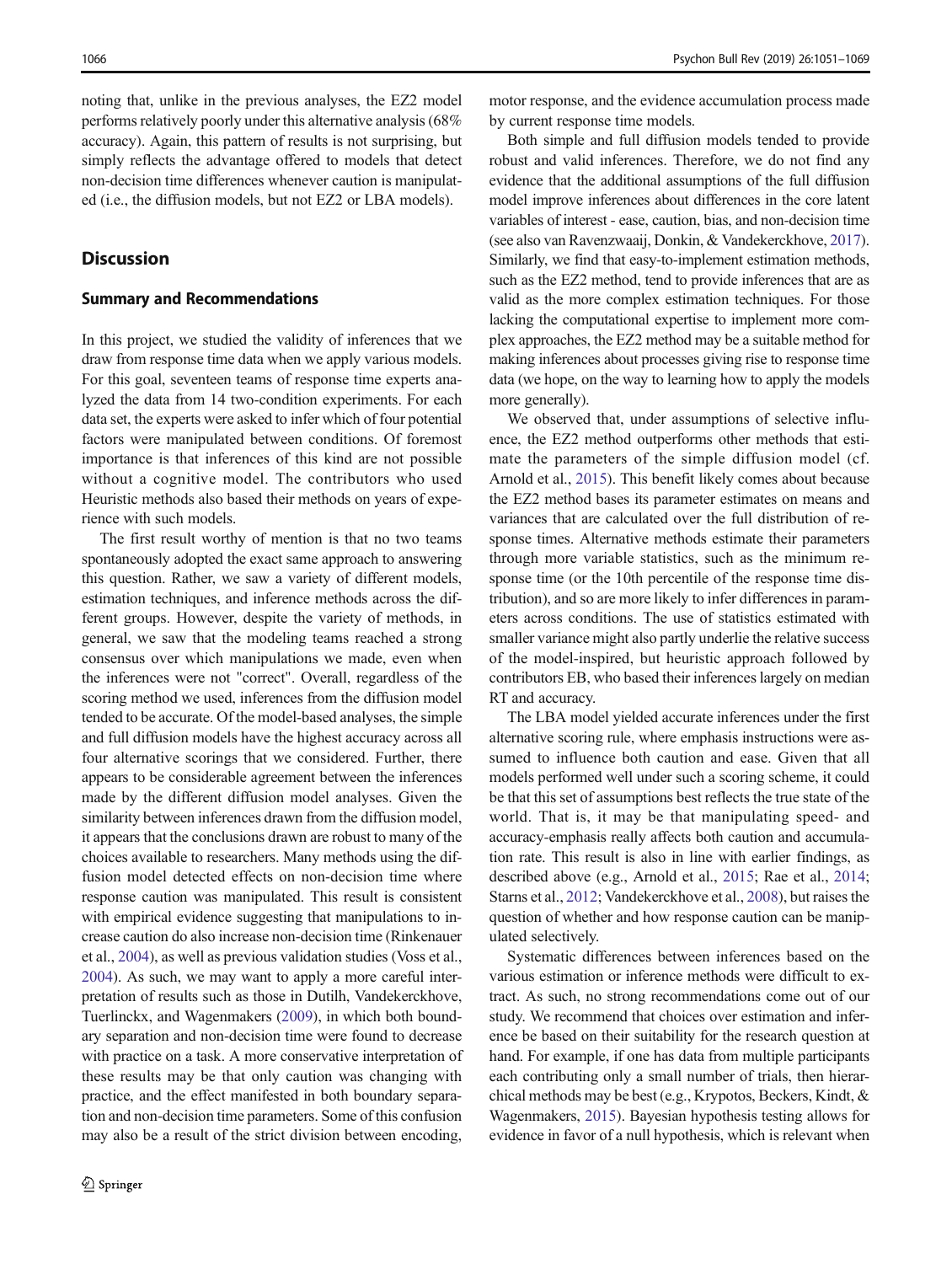no difference between conditions is of theoretical interest. Also note that researchers can use our Tables [5](#page-14-0) and [4](#page-12-0) to gauge the performance of any given method. For example, having decided to use a full diffusion model, we see that using chisquared or Kolmogorov-Smirnov estimation, and Bayesian or Frequentist t-tests all led to accurate inferences.

### Limitations of our Study

It is important to make clear the boundary conditions on the generality of our conclusions. The most limiting factor of our study is that all of the experiments had just two conditions. We chose such a simple design because it is ideal for an initial large-scale validation study. However, the extent to which our results generalize to more complex designs, studies with different numbers of trials and participants, or different tasks, remains an exciting avenue for future research. It remains to be seen whether the simple diffusion model can maintain its relatively good performance for more complex, factorial designs. We note that our entire factorial data set is available from the open science foundation archive, and so provides an open data set for researchers interested in pursuing such issues. We expect that more complex models, estimation techniques, and inference methods would do better under more complex experimental designs. For example, in a factorial experiment in which a single parameter can be mapped naturally onto changes in one factor, the parameters that explain differences in the other factor should be more readily identifiable. This notion is a common belief among response time modelers (e.g., Donkin, Brown, & Heathcote, 2011, [2009](#page-17-0)), though we are not aware of any explicit investigation into the situations in which this property holds. Therefore, in the same way that a signal detection analysis is rarely the ultimate analysis, the simple diffusion model may not always be the best available method. That said, a simple diffusion model analysis is vastly superior to any model-free method should one wish to make claims about latent processes.

Although we only studied data from a random dot motion task, we assume that our basic pattern of results holds for other simple decision-making tasks as well. Of course, this robustness remains to be tested empirically, but it is plausible that manipulations of difficulty, bias, and caution will have similar effects on behavior across paradigms such as brightness or color discrimination, judgments of numerosity, gabor patch orientation, or spatial frequency, as well as long- and shortterm recognition memory.

Some of the contributors indicated that their choice of analysis was influenced by the special setting of this collaborative project. First, they had a rather short time window of 3 months to perform their analyses. Some contributors indicated that with more time, they would maybe have invested time reconsidering various model choices. Second, the comparative nature of the project may have encouraged the use of relatively novel approaches from some contributors. It is possible that under more typical settings, the range of estimation and inference methods may be less variable. The researcher degrees of freedom on display in our project may be more variable than what would be typically encountered in the literature.

For reasons outlined earlier, we chose to keep the modeling teams blind to the experimental manipulations we made. Such blinding has desirable properties for validity studies, but creates a rather difficult and maybe artificial inferential process for modelers. Indeed, because the analysts were completely blind to the manipulations, their analyses were entirely exploratory. In "real applications", where researchers have wellinformed prior expectations to guide their inference, we expect inferences to be more accurate (though also likely more biased). For example, in non-blinded applications we would not often see inferences in which the direction of an effect were "flipped". Potentially, prior information about experimental manipulations can correct for some of the issues we discussed earlier. For example, in a Bayesian analysis, such information may help inferences by setting informative priors to convey sensible expectations about non-decision time. Alternatively, non-decision time parameters may be fixed across conditions in which they are not expected to change.

### Application Beyond Response Time Data Inference

Beyond this article's direct importance for response time data analysis, this project illustrates the strength of blinded analyses in a many-lab collaboration. The blinding allows us to draw much stronger conclusions than would have been possible if the same researchers who designed the experiments had also analyzed the data. The collaborative nature allows us to draw much broader conclusions than would have been possible if only one lab had designed and applied a method of analysis. In particular for studying research questions where some answers are more desirable than others, this approach is invaluable. Even in the case of validating response time models, some results are more desirable than others, and so the blinded analysis presumably protects against bias. The inspiring study by Silberzahn et al. ([2015](#page-18-0)) applied "statistical crowdsourcing" to address the question whether soccer players with a dark skin tone receive more red cards than players with a light skin tone. In such controversial cases, a blinded analysis would be superior to the original unblinded approach. For this reason, we hope that future validation studies will adopt this approach and improve the reliability and generalizability of their results.

# Conclusions

This study offers a better understanding of the validity of inferences that we draw when using cognitive models to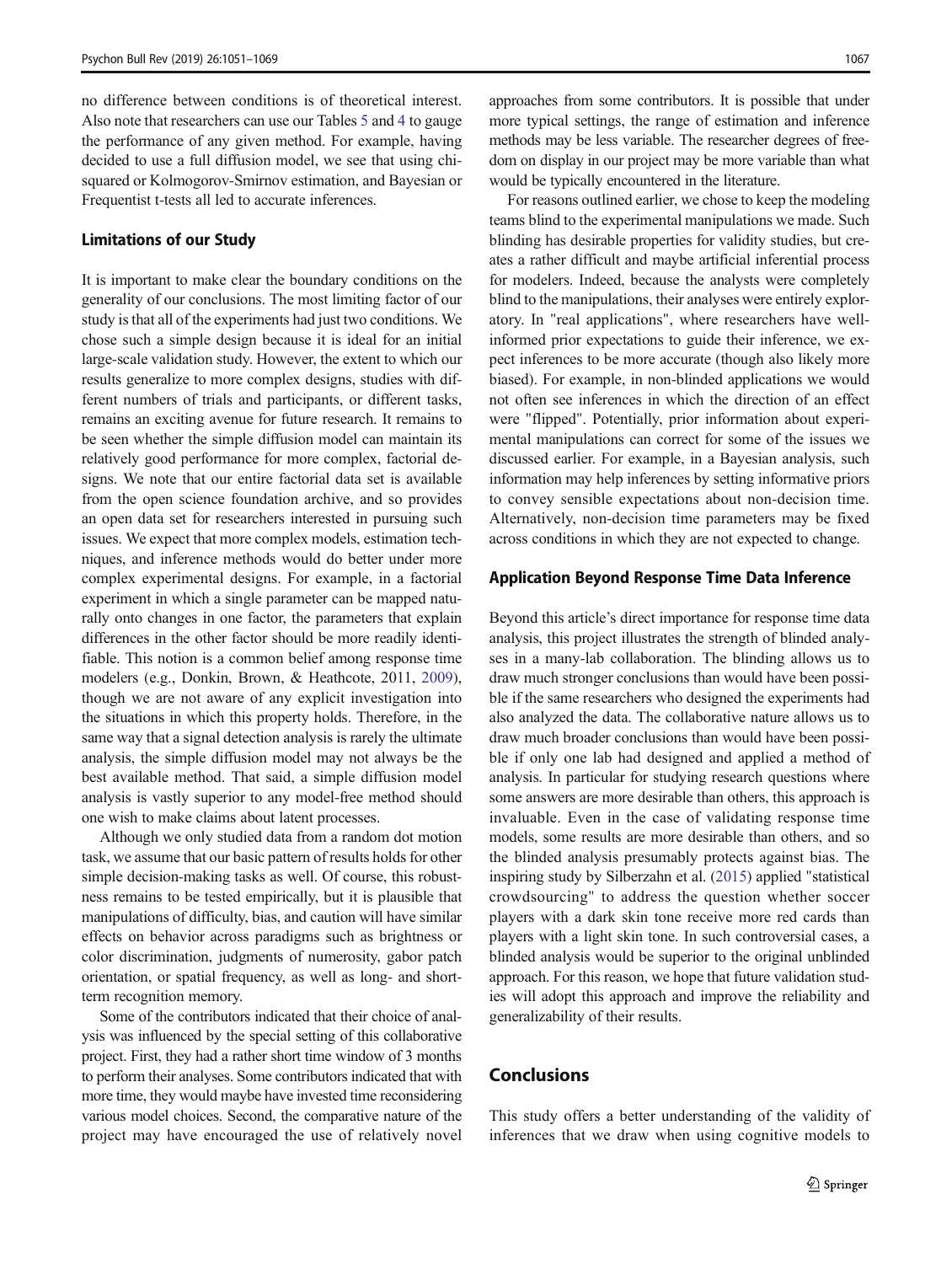<span id="page-17-0"></span>analyze response time data. Indeed, the knowledge gained from this project will still grow when analysts apply new or improved methods to the openly available data sets and contribute the results to the open science framework project page<sup>10</sup>. The current results justify the increasing popularity of response time modeling techniques to a large extent. Future efforts should provide an even more solid basis for the advancement of response time modeling techniques throughout psychological science.

Acknowledgements GEH was supported by an Australian Research Council Discovery Early Career Researcher Award DE170100177. JA was supported by National Eye Institute Training Grant T32-EY07135. JST and WRH were supported by National Science Foundation Grant SES-1556325. JV and CNK were supported by grants number 1230118, 1534472, and 1658303 from the National Science Foundation. TJP was supported by National Science Foundation Grant SBE-1257098 and National Eye Institute Grants RO1-EY021833 and P30-EY008126.

Open Access This article is distributed under the terms of the Creative Commons Attribution 4.0 International License (http:// creativecommons.org/licenses/by/4.0/), which permits unrestricted use, distribution, and reproduction in any medium, provided you give appropriate credit to the original author(s) and the source, provide a link to the Creative Commons license, and indicate if changes were made.

#### References

- Arnold, N. R., Bröder, A., & Bayen, U. J. (2015). Empirical validation of the diffusion model for recognition memory and a comparison of parameter-estimation methods. Psychological research, 79, 882- 898.
- Brown, S. D., & Heathcote, A. (2005). A ballistic model of choice response time. Psychological Review, 112, 117-128.
- Brown, S. D., & Heathcote, A. J. (2008). The simplest complete model of choice reaction time: Linear ballistic accumulation. Cognitive Psychology, 57, 153-178.
- Cavanagh, J. F., Wiecki, T. V., Cohen, M. X., Figueroa, C. M., Samanta, J., Sherman, S. J., & Frank, M. J. (2011). Subthalamic nucleus stimulation reverses mediofrontal influence over decision threshold. Nature neuroscience, 14, 1462-1467.
- Donkin, C., Brown, S., & Heathcote, A. (2011a). Drawing conclusions from choice response time models: A tutorial using the linear ballistic accumulator. Journal of Mathematical Psychology, 55, 140-151.
- Donkin, C., Brown, S., Heathcote, A., & Wagenmakers, E.-J. (2011b). Diffusion versus Linear Ballistic Accumulation: Different models but the same conclusions about psychological processes? Psychonomic Bulletin and Review, 18.
- Donkin, C., Brown, S. D., & Heathcote, A. (2009). The overconstraint of response time models: Rethinking the scaling problem. Psychonomic Bulletin & Review, 16, 1129-1135.
- Dutilh, G., Krypotos, A.-M., & Wagenmakers, E.-J. (2011). Task-related vs. stimulus-specific practice: A diffusion model account. Experimental Psychology, 58, 434-442. [https://doi.org/10.1027/](https://doi.org/10.1027/1618-3169/a000111) [1618-3169/a000111](https://doi.org/10.1027/1618-3169/a000111)
- Dutilh, G., Vandekerckhove, J., Tuerlinckx, F., & Wagenmakers, E.-J. (2009). A diffusion model decomposition of the practice effect. Psychonomic Bulletin & Review, 16, 1026-1036.
- Forstmann, B. U., Dutilh, G., Brown, S. D., Neumann, J., von Cramon, D. Y., Ridderinkhof, K. R., & Wagenmakers, E.-J. (2008). Striatum and pre-SMA facilitate decision-making under time pressure. Proceedings of the National Academy of Sciences, 105, 17538- 17542.
- Gelman, A., & Loken, E. (2013). The garden of forking paths: Why multiple comparisons can be a problem, even when there is no "fishing expedition" or "p-hacking" and the research hypothesis was posited ahead of time. (Department of Statistics, Columbia University in the City of New York. Retrieved from [http://www.](http://www.stat.columbia.edu/) [stat.columbia.edu/](http://www.stat.columbia.edu/) gelman/research/unpublished/p\_hacking.pdf)
- Gomez, P., Perea, M., & Ratcliff, R. (2013). A diffusion model account of masked versus unmasked priming: Are they qualitatively different? Journal of Experimental Psychology: Human Perception and Performance, 39, 1731â-Ă S1740.
- Grasman, R. P., Wagenmakers, E.-J., & van der Maas, H. L. (2009). On the mean and variance of response times under the diffusion model with an application to parameter estimation. Journal of Mathematical Psychology, 53, 55-68.
- Heitz, R. P., & Schall, J. D. (2012). Neural mechanisms of speed-accuracy tradeoff. Neuron, 76, 616-628.
- Klauer, K. C., Voss, A., Schmitz, F., & Teige-Mocigemba, S. (2007). Process components of the implicit association test: A diffusionmodel analysis. Journal of Personality and Social Psychology, 93, 353-368.
- Krypotos, A.-M., Beckers, T., Kindt, M., & Wagenmakers, E.-J. (2015). A bayesian hierarchical diffusion model decomposition of performance in approach-avoidance tasks. Cognition and Emotion, 29, 1424-1444.
- Kvam, P. D., Pleskac, T. J., Yu, S., & Busemeyer, J. R. (2015). Interference effects of choice on confidence: Quantum characteristics of evidence accumulation. Proceedings of the National Academy of Sciences, 112, 10645-10650.
- Lerche, V., Voss, A., & Nagler, M. (2016). How many trials are required for parameter estimation in diffusion modeling? A comparison of different optimization criteria. Behavior Research Methods, 1-25.
- Metin, B., Roeyers, H., Wiersema, J. R., van der Meere, J. J., Thompson, M., & Sonuga-Barke, E. (2013). ADHD performance reflects inefficient but not impulsive information processing: A diffusion model analysis. Neuropsychology, 27, 193-200.
- Morey, R. D., Rouder, J. N., & Jamil, T. (2014). Bayesfactor: Computation of Bayes factors for common designs. R package version 0.9, 7. Retrieved from [http://CRAN.R-project.org/package=](http://cran.r-project.org/package=bayesfactor/) **[BayesFactor](http://cran.r-project.org/package=bayesfactor/)**
- Mulder, M., Van Maanen, L., & Forstmann, B. (2014). Perceptual decision neurosciences-a model-based review. Neuroscience, 277, 872- 884.
- Peirce, J. W. (2007). PsychoPy-psychophysics software in Python. Journal of neuroscience methods, 162, 8-13.
- Pew, R. W. (1969). The speed-accuracy operating characteristic. Acta Psychologica, 30, 16-26.
- Rae, B., Heathcote, A., Donkin, C., Averell, L., & Brown, S. (2014). The hare and the tortoise: Emphasizing speed can change the evidence used to make decisions. Journal of Experimental Psychology: Learning, Memory, and Cognition, 40, 1226-1243.
- Ratcliff, R. (1978). A theory of memory retrieval. Psychological Review, 85, 59-108.
- Ratcliff, R. (2002). A diffusion model account of response time and accuracy in a brightness discrimination task: Fitting real data and failing to fit fake but plausible data. Psychonomic Bulletin & Review, 9, 278-291.
- Ratcliff, R., Philiastides, M. G., & Sajda, P. (2009). Quality of evidence for perceptual decision making is indexed by trial-to-trial variability

<sup>10</sup> <https://osf.io/jy7pi/>. An example of such contribution is already submitted post hoc by contributor LE, who corrected a typo, thereby improving his inferences considerably.